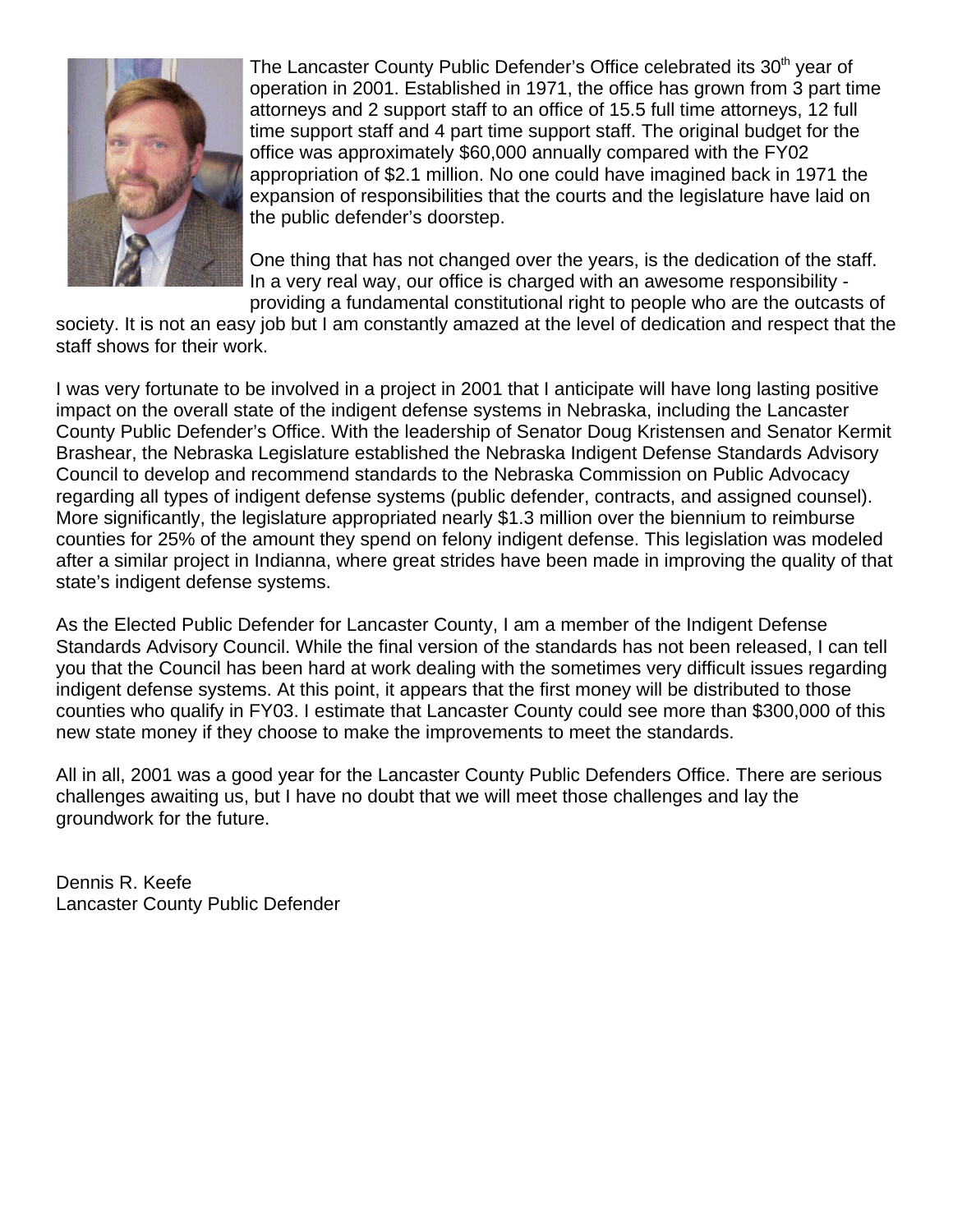## C O N T E N T S

| Open/Closed Caseload Report 2001<br>Historical Comparison of Cases Opened 1990-2001 |
|-------------------------------------------------------------------------------------|
| Lancaster County Public Defender Budget                                             |
| Constitutional and Statutory Background for Office of Public Defender               |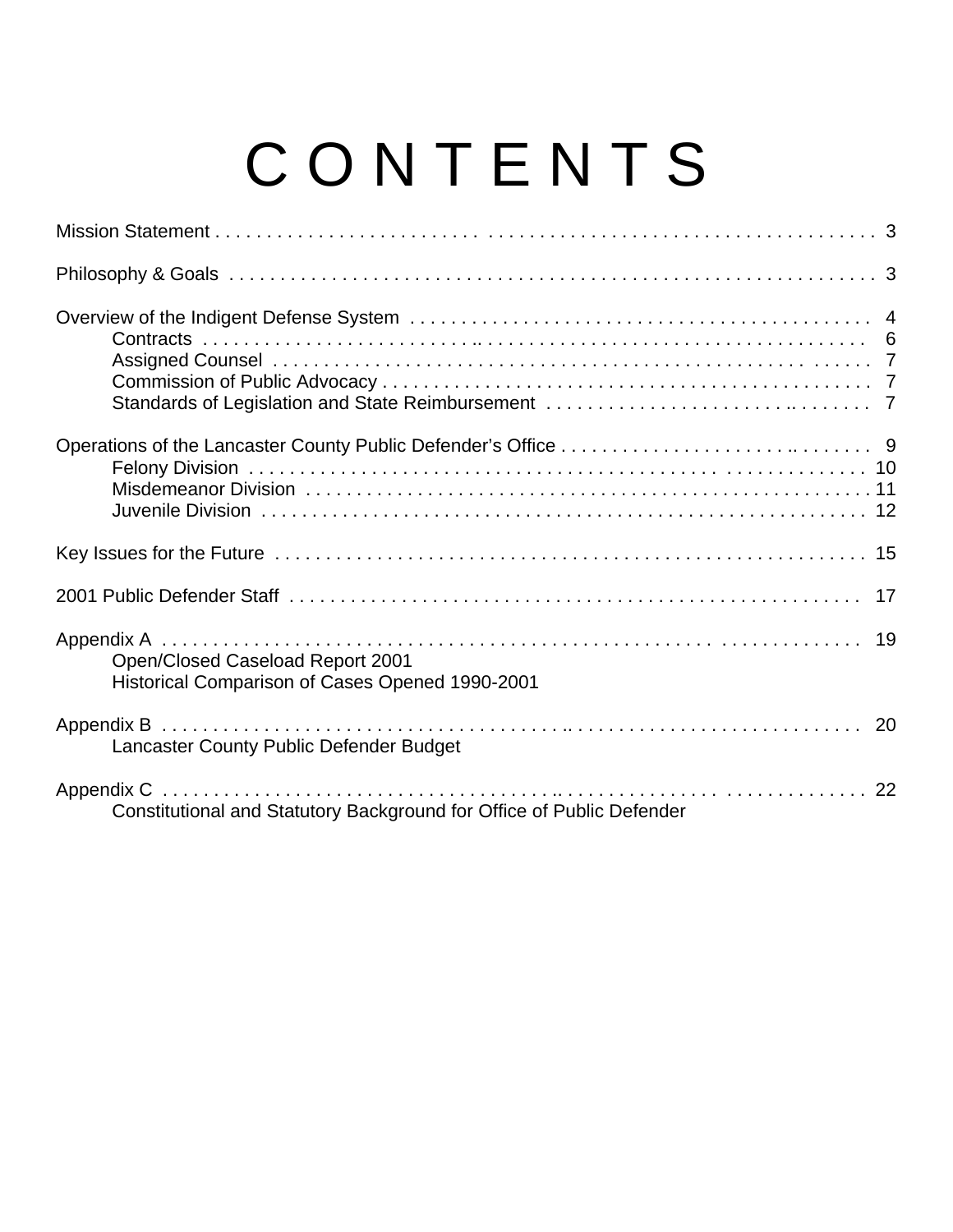## Mission Statement

The mission of the Lancaster County Public Defender's Office is to provide high quality of legal services for indigents and to advocate zealously on behalf of each individual client

## Philosophy and Goals

It is the philosophy of the Lancaster County Public Defender's Office that each client should receive high quality legal representation which is as good as that provided by the best of the private bar.

## **Goals**

- 1. Recruit and retain attorneys and support staff who will provide high quality legal representation for each client.
- 2. Maintain reasonable caseload levels for staff attorneys.
- 3. Provide all resources and ancillary services necessary to represent the clients of the office.
- 4. Provide continuing training for all staff.
- 5. Maintain political and professional independence for the office.
- 6. Maintain a professional work environment.
- 7. Provide creative representation.
- 8. Provide visionary management.
- 9. Provide full-service representation.
- 10. Maintain adequate and stable funding.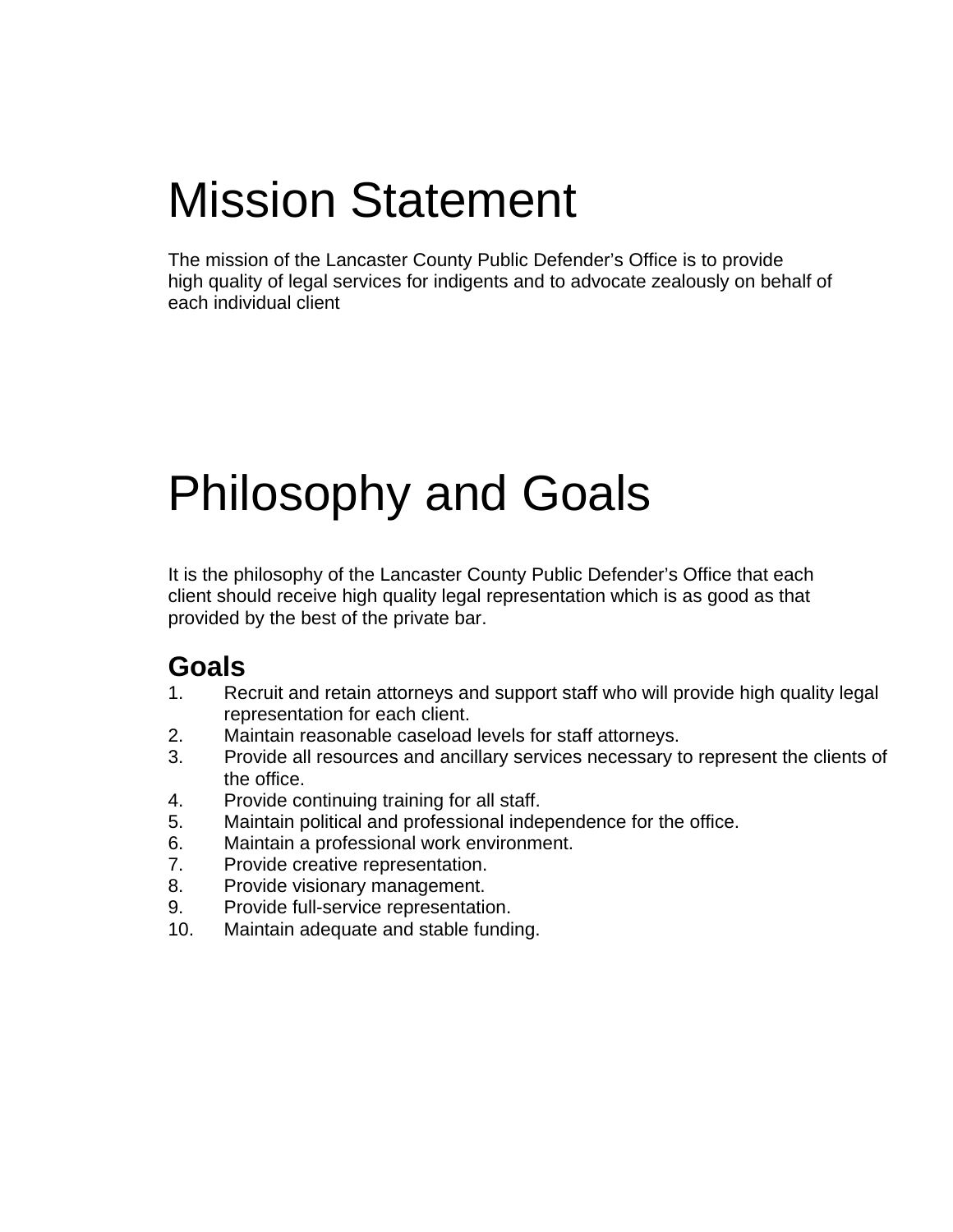# **OVERVIEW** OF THE Indigent Defense System IN LANCASTER COUNTY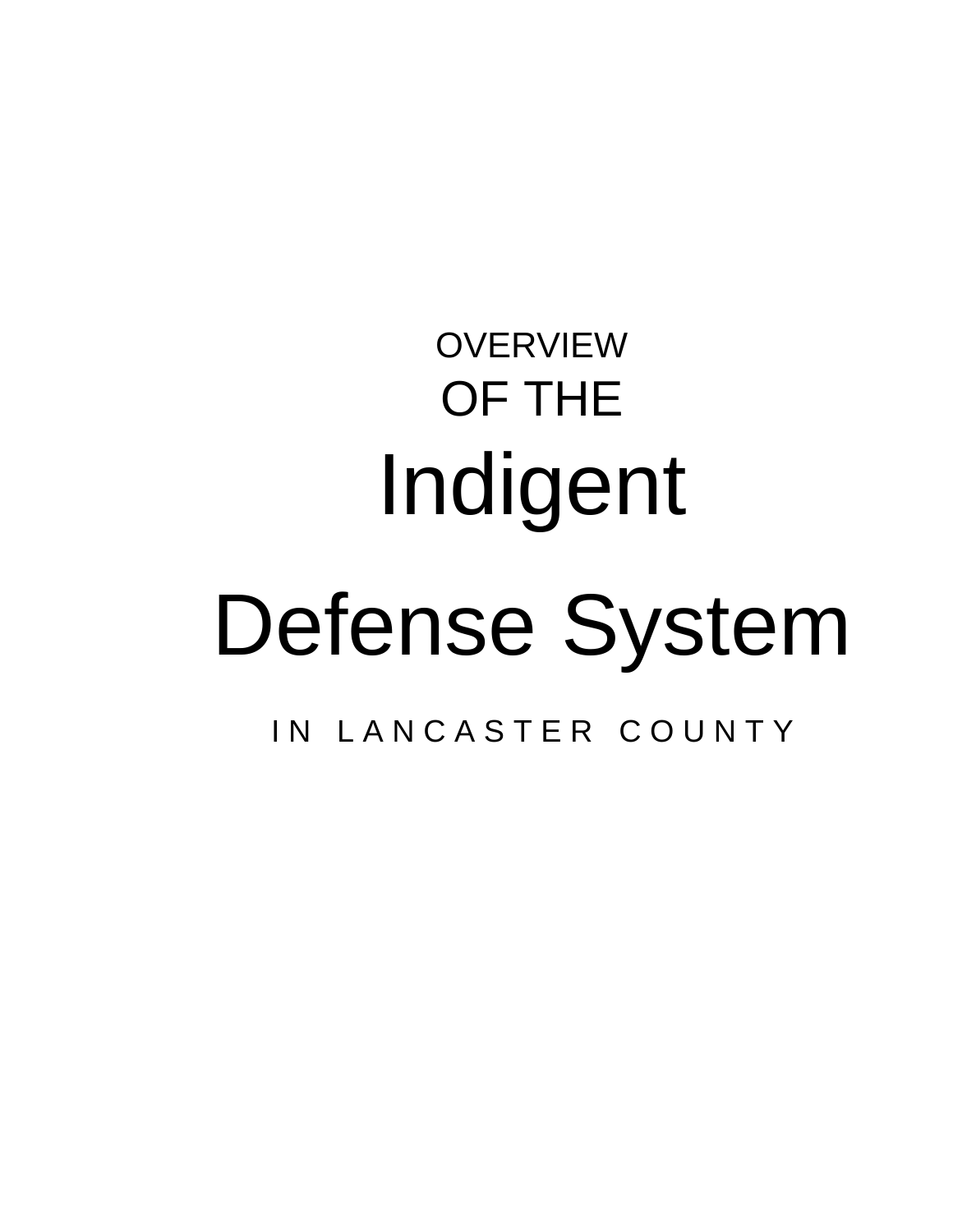While both the federal and state constitutions require appointed counsel in a variety of cases, there is no federal mandate regarding the type of system that states or local government must use. In Nebraska, the legislature has imposed the responsibility of providing these services on the counties. The indigent defense system in Lancaster County has the following components:

- The Lancaster County Public Defender's Office (LCPDO) with an Elected Public Defender;
- Contracts with private lawyers and law firms for the representation of individuals in child support/paternity cases and for representation in juvenile court cases, plus a contract with Nebraska Legal Services (NLS) for juvenile court representation;
- An ad hoc system of assigned counsel (in juvenile, county, and district court) where judges appoint private attorneys who are then paid on an hourly basis.<sup>1</sup>

In FYO2, Lancaster County has budgeted a total of \$3,445,590 for indigent defense. This represents a 10% increase over actual expenditures for indigent defense in FYO1. The total number of new cases assigned to the system in 2001 was 7,919, representing an 11% increase over the number of new cases assigned to the system in 2000.

The pie charts below show the percentage of FYO2 budgeted amounts allocated to each component of Lancaster County's indigent defense system and the percentage of total new cases assigned to those components of the system in 2001:

## All Other 6% Felonies 39% Juvenile 40% Misdemeanors 15% **PERCENTAGE OF TOTAL NEW CASES ASSIGNED BY SYSTEM COMPONENT**

#### **PERCENTAGE OF THE FY02 BUDGETED AMOUNTS BY SYSTEM COMPONENT**

In comparing the amount actually expended in FYO1 to the budgeted amounts for FYO2, it is noteworthy that the contracts have become a larger portion of the budgeted amount while assigned counsel has become a lesser portion, indicating a shift in resources to contracts and away from assigned counsel.

Public Defender 62%

Assigned Counsel 21%

All Contracts 17%

In terms of the types of cases where the money is allocated (felony, juvenile, misdemeanor, and all other), the following pie chart shows the percentage of funds allocated to each of those types of cases (for purposes of this report, the public defender budget was allocated according to the various divisions within the public defender's office:

<sup>1</sup> For purposes of this section of the report, the Nebraska Commission on Public Advocacy is included with the assigned counsel cases because their fees are paid from that fund.

<sup>2</sup> The budgeted amounts and new cases for assigned counsel so include some non criminal, non juvenile cases such as guardian ad litems in probate, guardian ad litems in divorce, attorneys in mortgage foreclosure actions, conflicts for mental commitment and child support/paternity cases, and special prosecutor fees.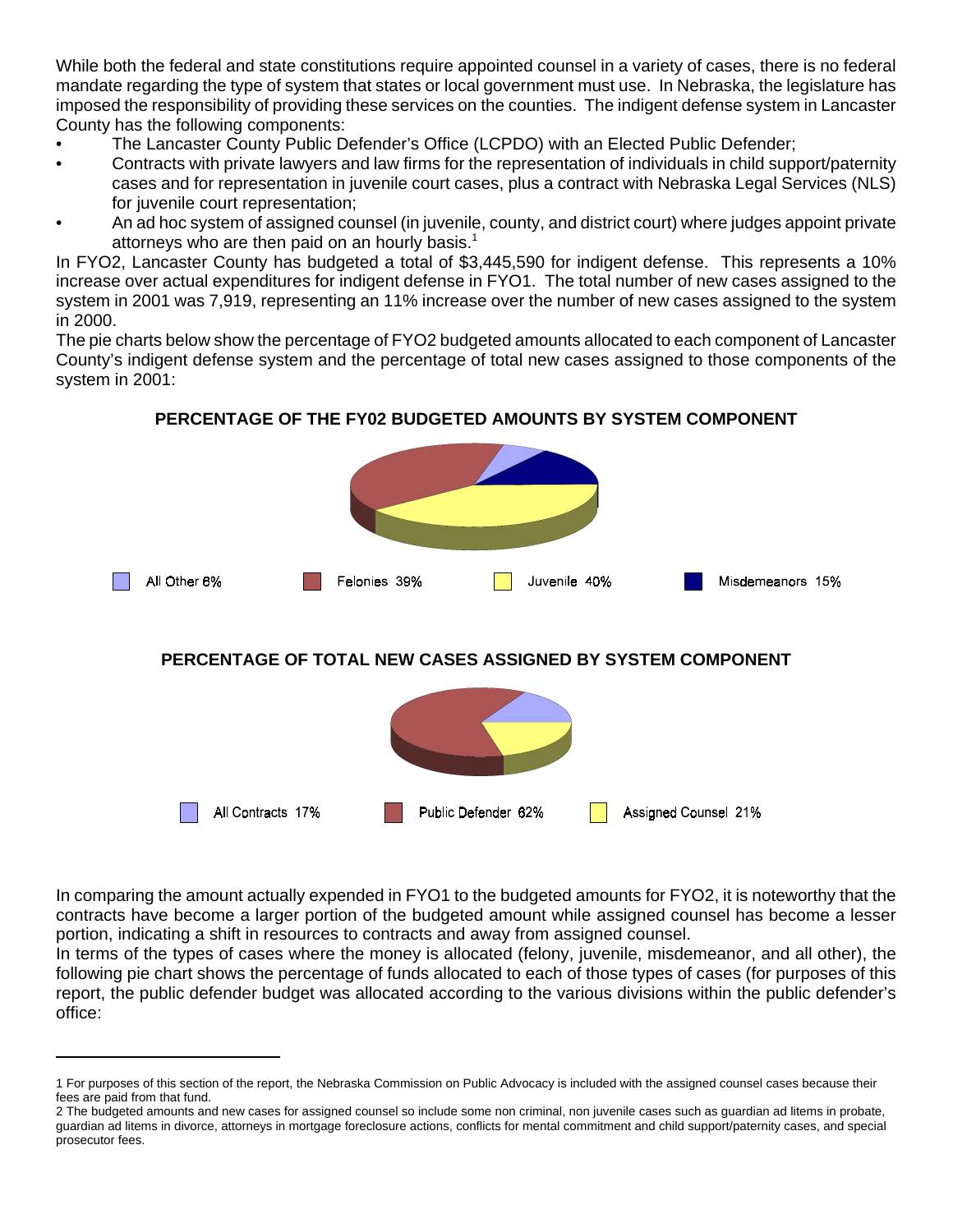#### **PERCENTAGE OF THE FY02 BUDGETED AMOUNTS BY TYPES OF CASES**



#### **Contracts**

In 2001, Lancaster County had a total of six contracts for legal services in the various courts, five with private law firms and one with Nebraska Legal Services. One of the private law firms, Recknor & Associates, terminated their contract after one year. Upon the recommendation of the Lancaster County Indigent Defense Advisory Committee, that contract was assumed by two private attorneys, Lisa Lozano and Dalton Tietjen. The table below lists the contracts, the types of cases, the number of new open cases in 2001, and the compensation paid during calendar year 2001.

| <b>Contractor Name</b>            | Description of Types of<br>Cases                | <b>Number of New Cases</b><br>Appointed in 2001 | <b>Total Compensation</b><br>paid in 2001 |
|-----------------------------------|-------------------------------------------------|-------------------------------------------------|-------------------------------------------|
| Susan Ugai                        | <b>Child Support</b><br>Paternity               | 286<br>76                                       | \$67,640.22                               |
| Nebraska Legal<br><b>Services</b> | Abuse/Neglect Law<br>Violation<br><b>Status</b> | 119<br>175<br>15                                | \$276.166.52                              |
| Orton, Thomas, &<br>Peterson      | Abuse/Neglect<br><b>Law Violations</b>          | 28<br>26                                        | \$69,000                                  |
| Bollerup & Huxoll                 | Abuse/Neglect Law<br><b>Violations</b>          | 51<br>25                                        | \$69,000                                  |
| Anderson, Creager,<br>Wittstruck  | Abuse/Neglect Law.<br><b>Violations</b>         | 50<br>25                                        | \$69,000                                  |
| Lozano & Tietjen                  | Abuse/Neglect Law<br><b>Violations</b>          | 45<br>41                                        | \$39,000                                  |

3

<sup>3</sup> The amount budgeted for legal services in district court will be utilized for some non-felony and even non-criminal work such as special prosecutor fees, fees for guardian ad litems in divorce cases, etc, also, we have assigned 25% of the amount budgeted for legal services in county court to felony cases based upon past experience. The amounts budgeted for the public defender's office will include expert witness fees, interpreters, investigator fees, etc. The amounts budgeted for assigned counsel and contracts do not reflect these amounts.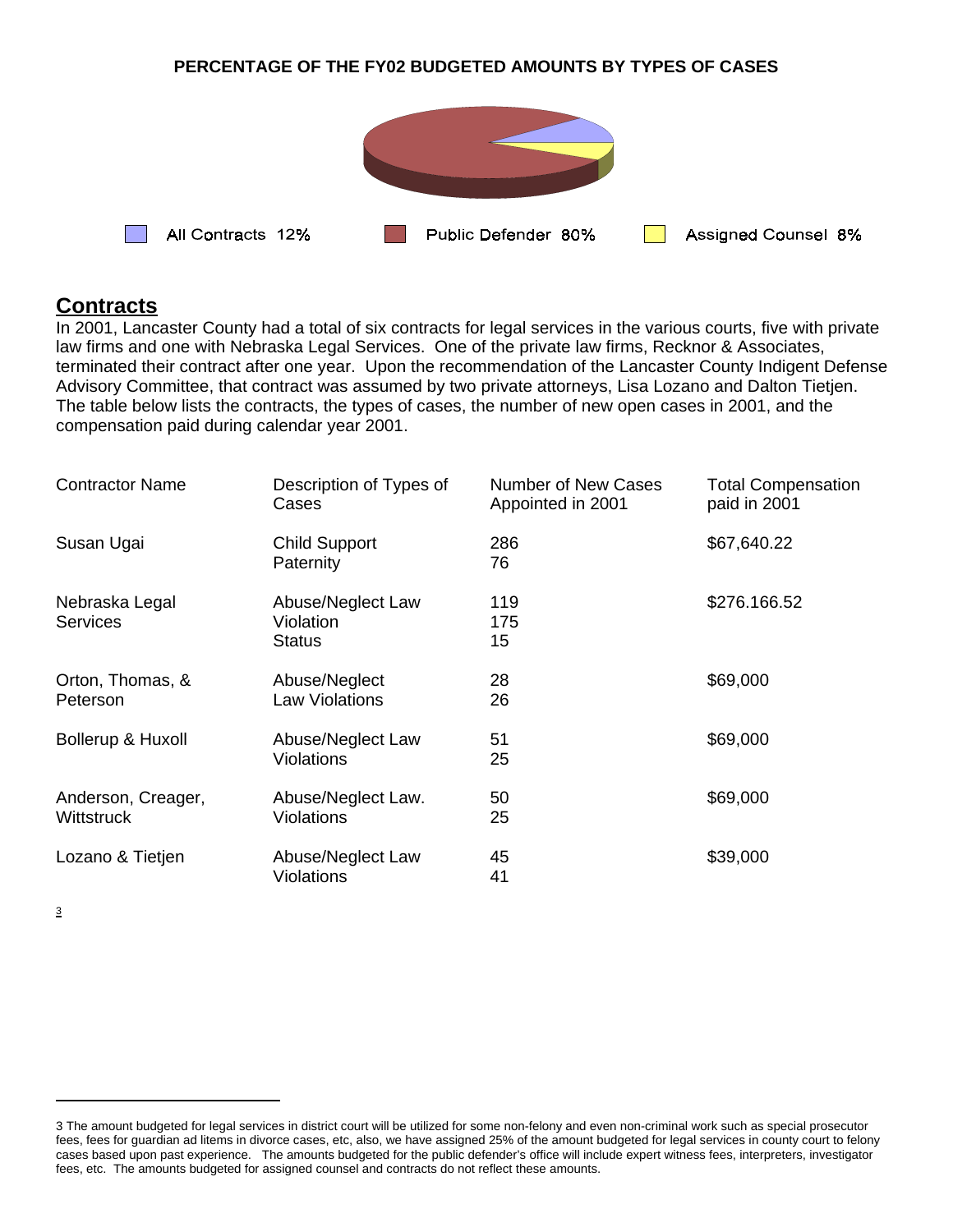## **Assigned Counsel**

•

- Each of the courts in Lancaster County (District, County, and Juvenile) has a budgeted amount for assigned counsel (identified as an object code for "Legal Services"). When attorneys are appointed for an individual case, they are paid an hourly rate of \$65 an hour for both in court and out of court work. In some of the homicide cases, the rate has been raised to \$85 per hour.
- In FYO1, Juvenile Court spent \$330,310 on assigned counsel cases. While this was considerably more than either District Court or County Court spent on assigned counsel, it is approximately 26% less than was spent on assigned counsel fees in Juvenile Court in FY99. This can be directly attributed to the increased use of contracts in juvenile court cases.
- Of the 1,136 new felony cases assigned to the LCPDO in 2001, 244 cases (21% of the total assigned) required appointment of other counsel because of a conflict of interest. In 34 of those cases (14% of the conflicts), the courts appointed the Nebraska Commission on Public Advocacy (NCPA) and private attorneys were appointed in the remainder of cases. 196 felony cases were closed by assigned counsel (including NCPA) in 2001 with total fees of \$175,821.
- Of all of the misdemeanor cases assigned to the LCPDO in 2001, 319 cases (9% of the total new opened) required appointment of other counsel because of a conflict of interest. Assigned counsel closed 249 misdemeanor cases in 2001 for fees totaling \$65,518.

## **Nebraska Commission on Public Advocacy**

As noted above, the Nebraska Commission on Public Advocacy was appointed to represent clients in Lancaster County in 34 felony cases (four cases of first degree murder, 20 violent felonies and 10 drug felonies). In addition, they represented Lancaster County clients in nine felony appeals to either the Court of Appeals or the Nebraska Supreme Court. NCPA was established by the legislature to assist counties with funding major case defense. With grants from the Nebraska Commission on Law Enforcement and Criminal Justice, they also are able to represent some clients in felony drug cases and felony violent cases, when the LCPDO has a conflict of interest. Based upon what would it would have cost to pay assigned counsel an hourly rate for the cases handled by the NCPA during 2001, it is estimated that NCPA provided a savings in assigned counsel fees for Lancaster County in excess of \$100,000.

### **Standards Legislation and State Reimbursement to the Counties**

In 2001, the Nebraska Legislature established the Indigent Defense Standards Advisory Council to recommend standards to the Nebraska Commission on Public Advocacy for providing legal services to the poor in criminal cases. Once adopted, these standards can be used by the counties of Nebraska to improve their indigent defense systems.

The legislation provided money to reimburse counties up to 25% of their expenditures in felony indigent defense cases, if the counties choose to meet the standards. If Lancaster County desires to take advantage of this legislation, we must present to NCPA between July 1, 2002, and July 15, 2002.

- A plan on how the county intends to provide indigent defense services in felony cases.
- A statement of intent declaring that Lancaster County intends to comply with the standards which will be set by the commission for felony cases, and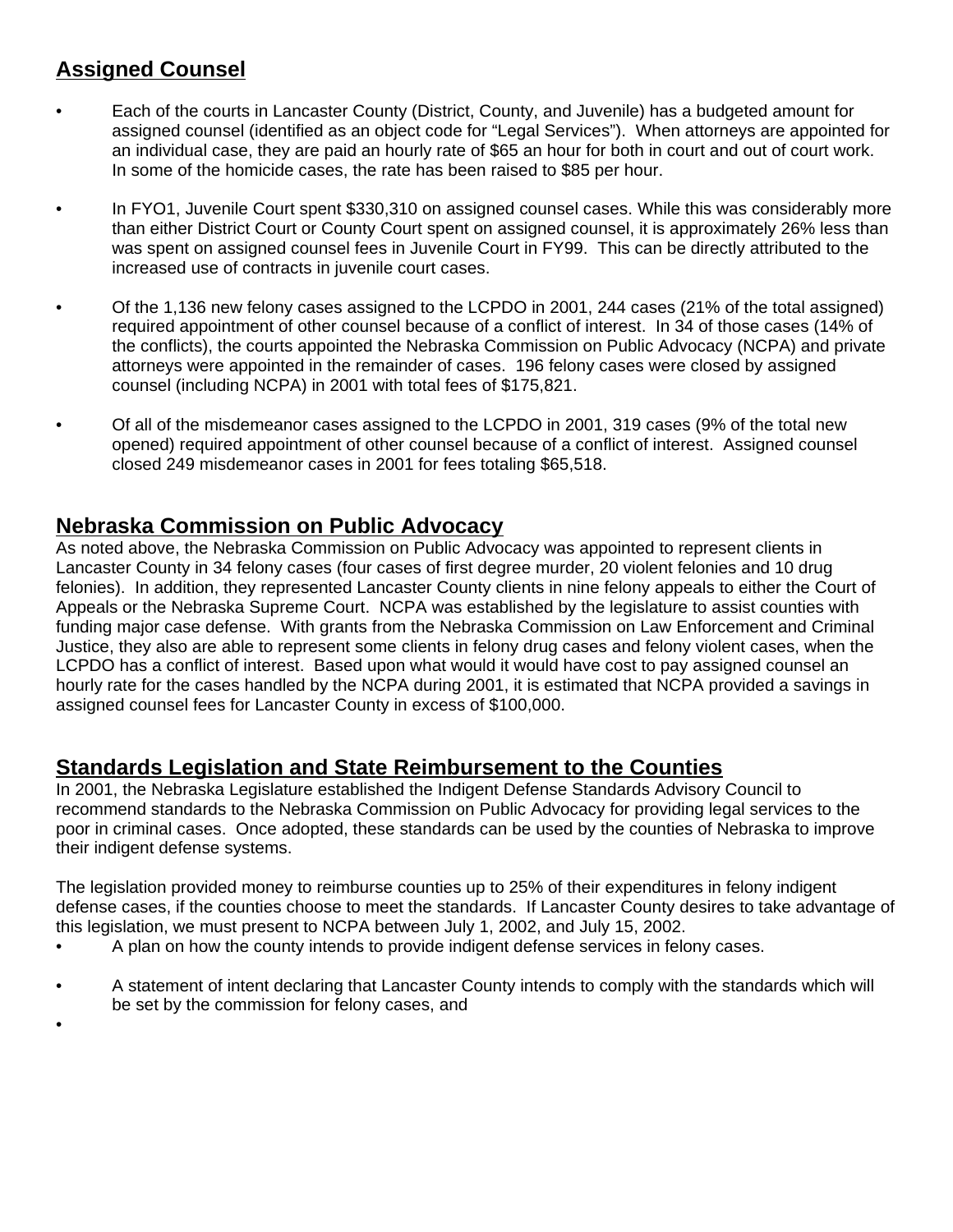- A statement that Lancaster County intends to apply for reimbursement, and
- A projection of the total dollar amount of expenditures for Lancaster County's indigent defense services in felony cases for FYO3.

Lancaster County has expenditures for felony cases in the budget of both District and County Courts and in the budget of LCPDO It is recommended that LCPDO take the matter to the Lancaster County Indigent Defense Advisory Committee for review and approval of the plan and for estimated cost and revenue for Lancaster County.

Based upon preliminary information from the FYO2 budgets of LCPDO and the District and County Courts, it is estimated that Lancaster County will spend approximately \$1.3M on felony case indigent defense in FYO2. This amount does not include expert witness fees, interpreter fees, and other costs for assigned counsel (which may be reimbursable).

What is not known is how much it will cost Lancaster County to meet any standards that are to be set by NCPA. This figure will have to be computed after the standards are adopted and before our request to the state for reimbursement.

Nevertheless, based upon FYO2 figures, Lancaster County could realize approximately \$325,000 in new state money as reimbursement for felony case expenses.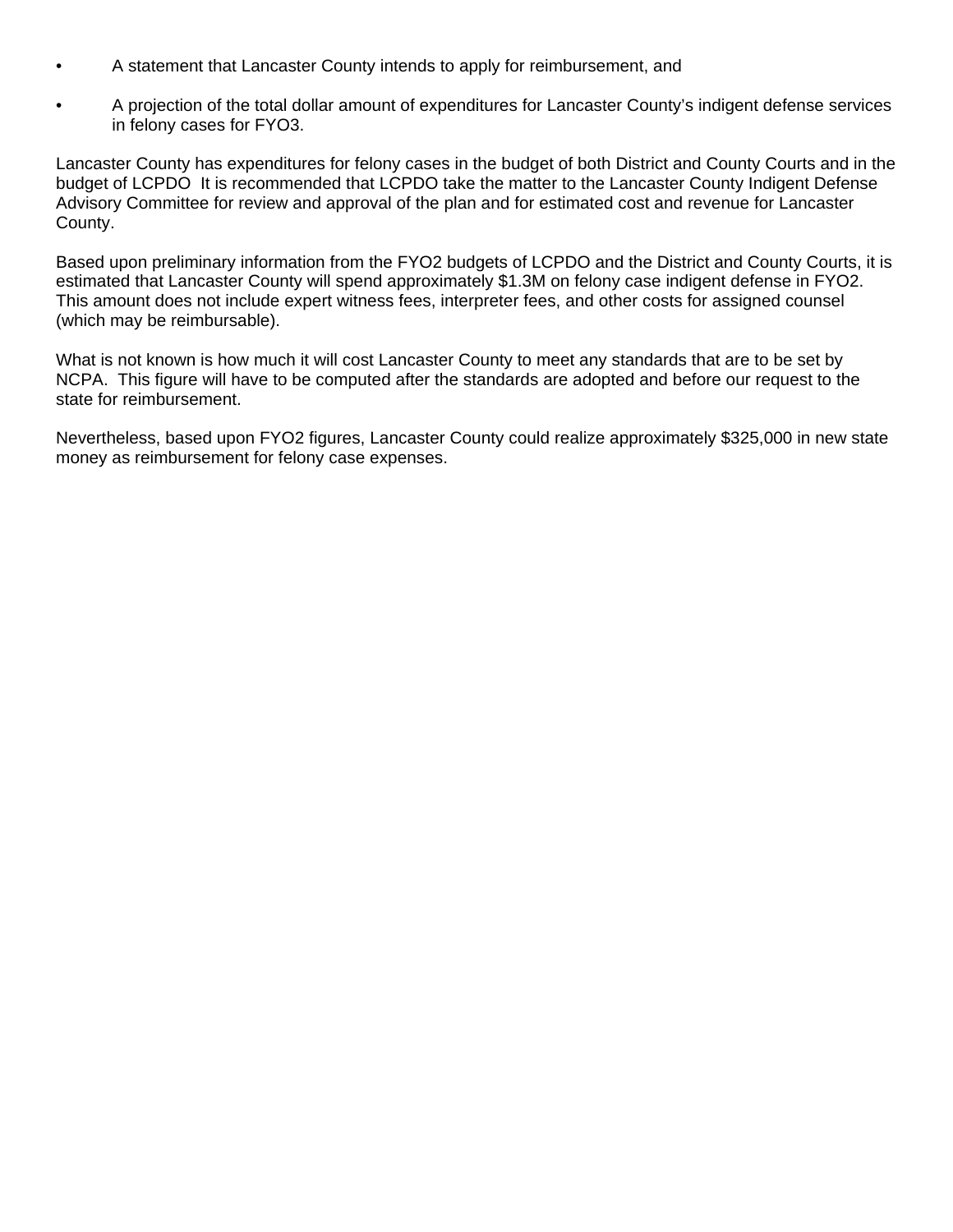## **OPERATIONS** OF THE IN LANCASTER COUNTY

# Public Defender's **Office**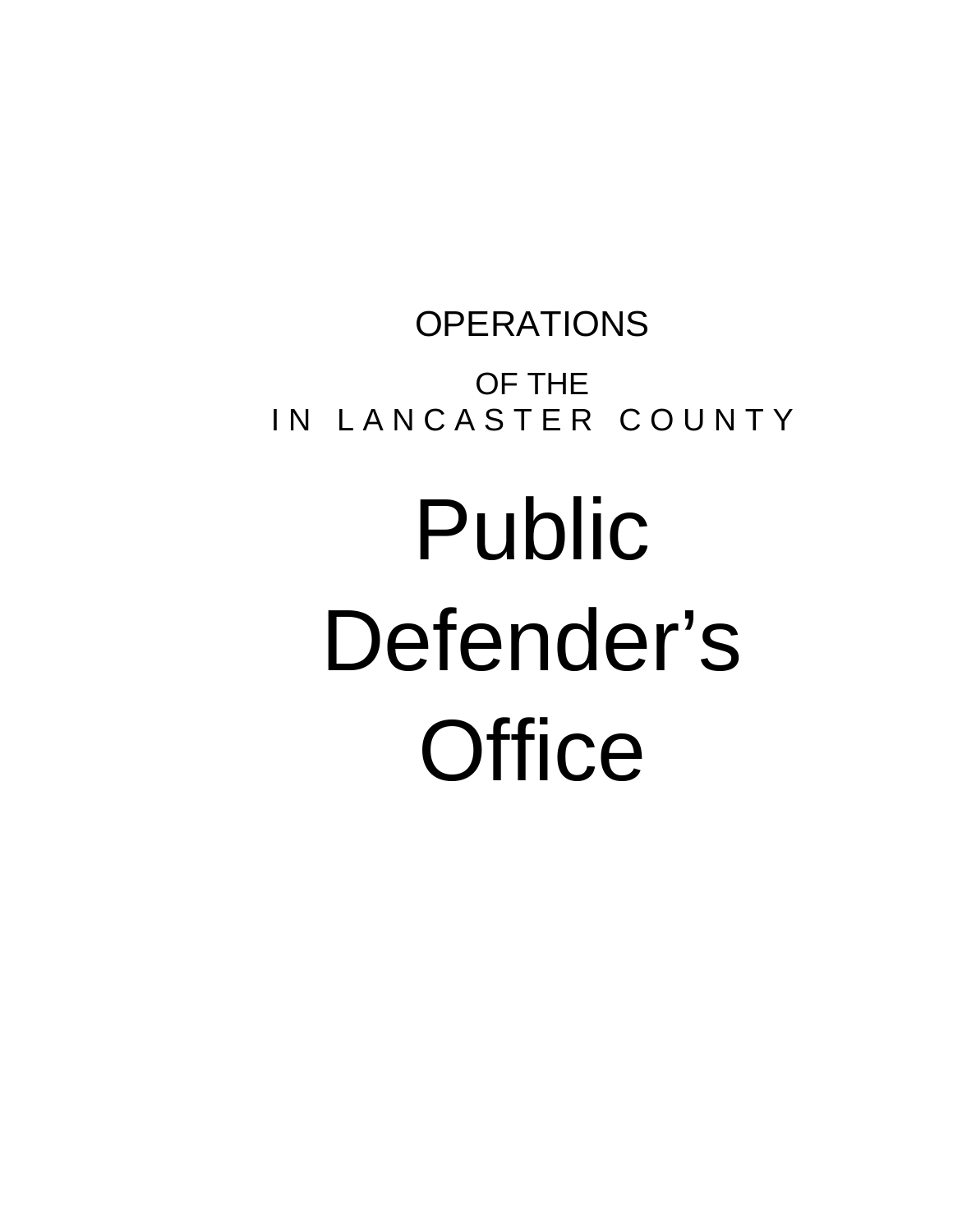## **F E L O N Y D I V I S I O N**

- There were a total of 1,499 felony cases filed in Lancaster County Court in 2001 compared to 1,293 cases filed in 2000 (a 16% increase).
- The LCPDO was appointed to 1,136 of those cases (76%) in 2001 compared with 990 cases in the year 2000 (77%).
- Of the 148 felony case increase assigned to the public defender in 2001, drug felonies represented 56% of that increase and a large percentage of those were methamphetamine cases.
- The increase in felony cases represents a total of 15% in one year for the LCPDO.
- The percentage of felony cases closed by LCPDO in 2001 increased at a much slower rate than openings, leaving a pending felony case load at the end of 2001 which was 30% higher than the pending felony case load at the end of year 2000.
- Six major cases were opened by the public defender's office in 2001 including two cases of first degree murder, three cases of manslaughter, and one case of second degree murder.
- The LCPDO closed three cases of first degree murder, three cases of manslaughter, one case of motor vehicle homicide, and one case of second degree murder in 2001.

The charts below compare the 2001 new open felonies by type of felony and by the percentage of attorney time recorded for the closed felonies by type of felony.



#### **PERCENTAGE OF FELONIES OPENED IN 2001 BY TYPE**





## **Dispositions of felonies**

During 2001, there were 57 jury trials in Lancaster County District Court. Twenty-nine of those cases (51%) were civil trials and 28 (49%) were criminal trials. Of the 28 felony jury trials in district court, LCPDO represented clients in 36%, assigned counsel represented clients in 14% and private attorneys represented clients in 50% of the cases.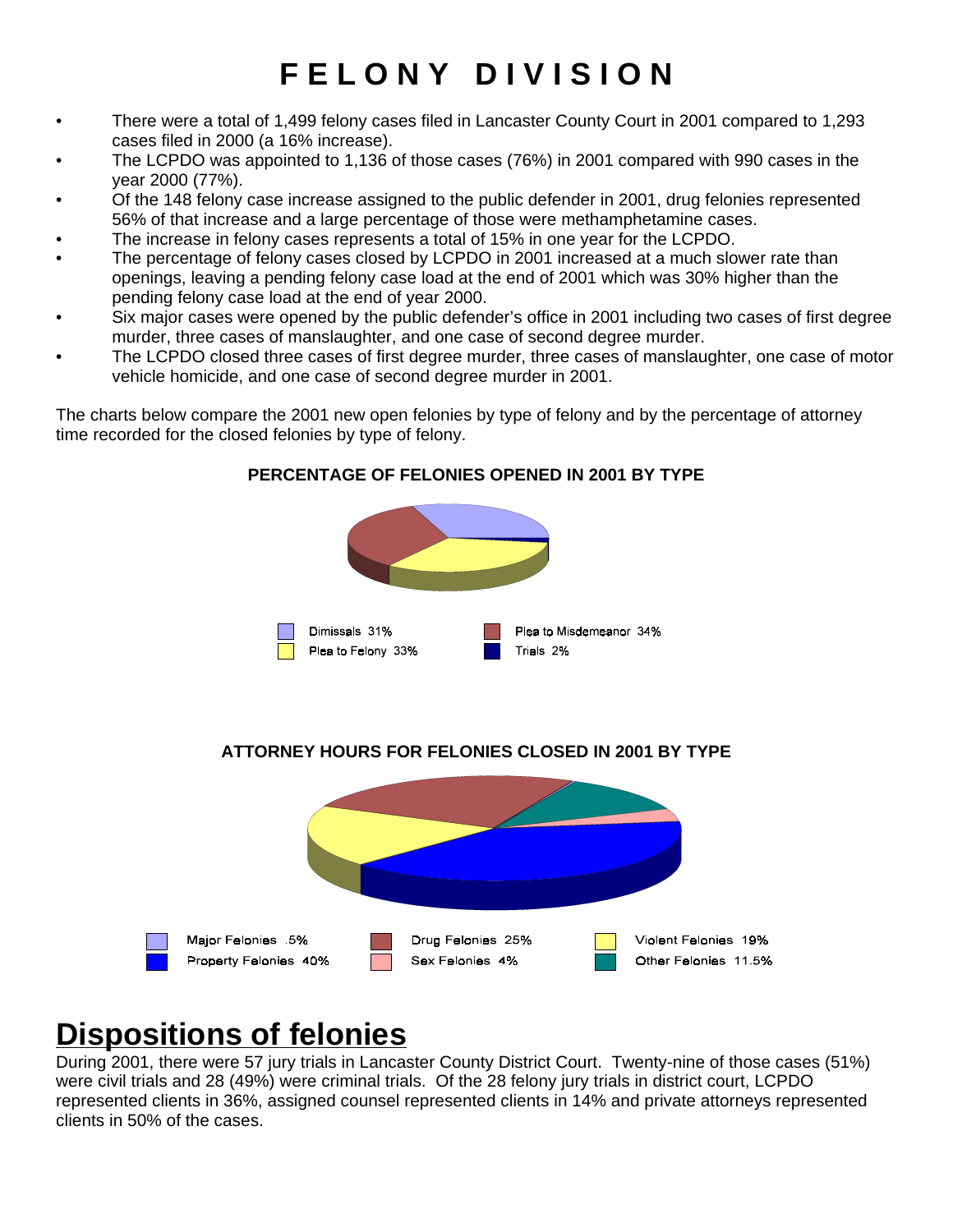The following pie chart discloses the percentage of cases closed by the LCPDO by dismissal, pleas to misdemeanor, pleas to felonies and trials (both bench and jury trial).



## **Felony Division Staff**

Tim Sopinski resigned from the LCPDO in 2001. He was replaced on the felony division by Joe Nigro, a long time attorney with the office. The second felony paralegal position was filled by moving Jed Rojewski, a long time paralegal in the misdemeanor division. Also, the felony division temporarily lost one attorney who was moved to the misdemeanor division to handle the significantly increasing case load there.

## **M I S D E M E A N O R D I V I S I O N**

- The LCPDO opened a record number (3,361) of misdemeanor cases in 2001, representing an 11% increase over the 2000 figures.
- Almost 60% of the increase in cases came from three charge categories where the LCPDO is less likely to be appointed because jail sentences are rarely imposed (thefts, disturbing the peace, and criminal mischief)
- The 11% increase in total new misdemeanor cases was driven by a 12% increase in cases filed by the City Attorney's office and a 9% increase in cases filed by the County Attorney's office.
- Driving while intoxicated cases increased 9% in 2001.
- Assaults generally increased by 25%, while domestic violence assaults decreased by 6%

In the chart below we show a historical comparison of misdemeanor cases filed by both the City attorney and the County attorney which LCPDO opened from 1992 through 2001.



## **Misdemeanor staff changes.**

Jennifer Villebro, an attorney in the juvenile division was re-assigned to work on misdemeanor cases in 2001. She is assigned to the County Attorney filed misdemeanor case load along with Julie Hansen and they are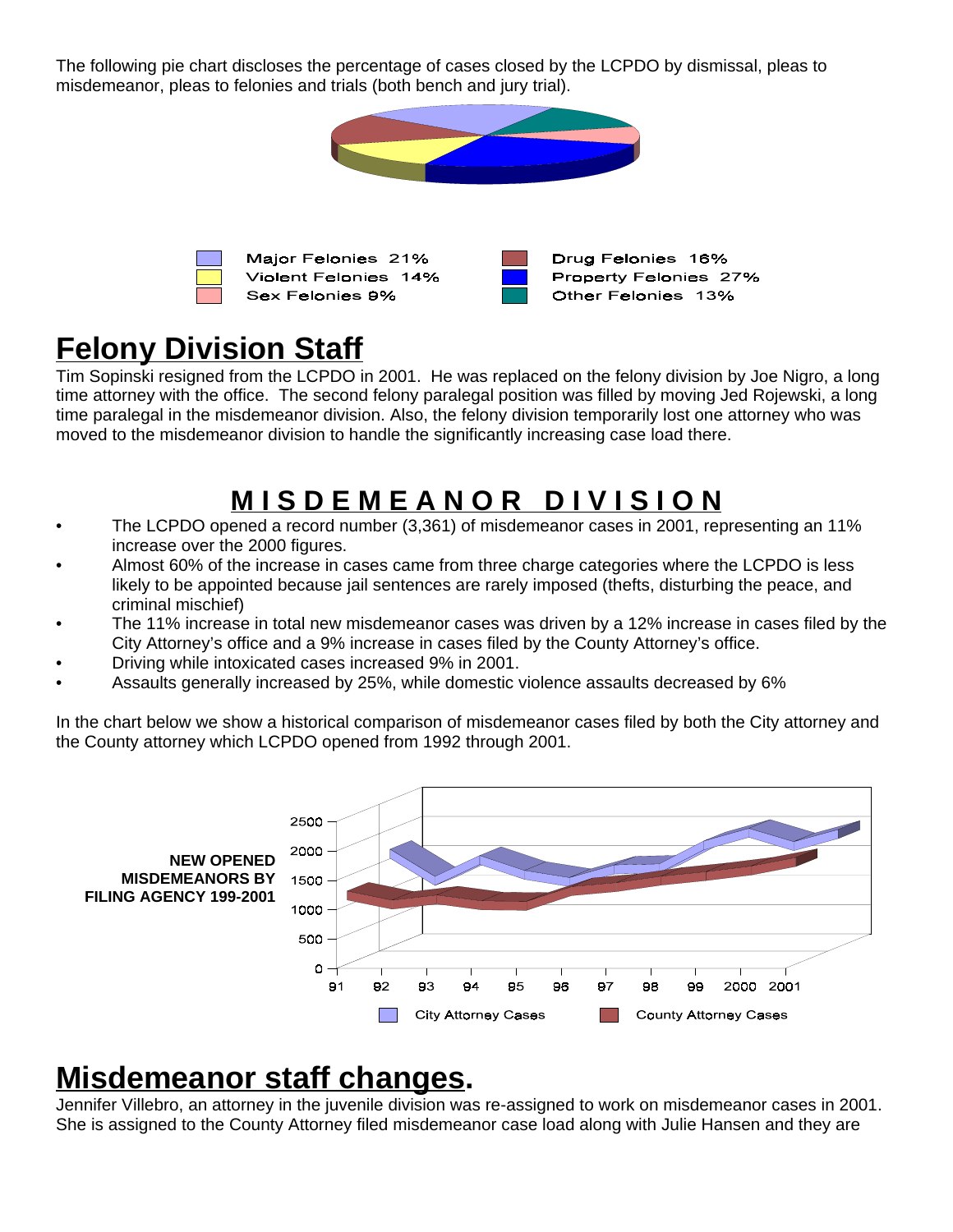assisted by Angela Franssen, a paralegal. Susan Tast continues to represent the office in the City Attorney filed misdemeanor cases. She is assisted by Steve Schultz a new paralegal with the LCPDO.

## **J U V E N I L E D I V I S I O N**

- According to the Separate Juvenile Court of Lancaster County, 1,931 filings were made in that court in 2001 compared with 1,984 in 2000, a 3% decrease.
- There was a 5% increase in the number of new abuse/neglect 3 (a) filings and an 8% decrease in the number of law violation filings.
- The LCPDO was appointed in 64% of the law violation filings, 60% of the new abuse/neglect cases, and 96% of the status offense cases.
- The number of public defender appointments in new abuse/neglect cases declined by 10% in 2001 (from 126 cases to 113 cases), but the number of pending abuse/neglect cases at the end of the year was 16% higher (229 cases in 2001 versus 198 cases in 2000).
- Public defender appointments in law violation filings declined 3% in 2001 (from 1,117 cases in 2000 to 986 cases in 2001). In the two year period from 1999 to 2001, the public defender's office has seen a 12% decrease in the number of law violation cases opened.
- The percentage of attorney time devoted to juvenile abuse/neglect cases continues to increase at a fast pace. Of the total amount of attorney time recorded for all juvenile cases in 1998, abuse/neglect cases represented only 4%. In 2001, attorney time for abuse/neglect cases represented 25% of all the juvenile attorney time recorded for closed cases.
- Based upon the public defender appointments and the appointments of all contract attorneys, abuse/neglect cases required an average of 2.4 attorneys per new abuse/neglect case filed.
- Based upon the public defender appointments and the contract attorney appointments, law violation cases required an average of .8 attorneys per new law violation file.
- Based upon the contract maximums and the available number of attorney appointments, without the addition of another contract, Lancaster County could be short 26 attorney appointments in 2002 and 76 appointments in 2003 for abuse/neglect cases.
- Given the rate of appointments of the contractors in law violation cases, Lancaster County will be out of contractor appointments in law violation cases by the end of the first quarter with the exception of Nebraska Legal Services.

Below is a chart displaying the four types of juvenile cases in the public defender's office, first by the number of cases opened from 1999 through 2001 and then by the percentage of juvenile division attorney time devoted to those case types.



#### **NEW OPENED JUVENILE CASES BY TYPE**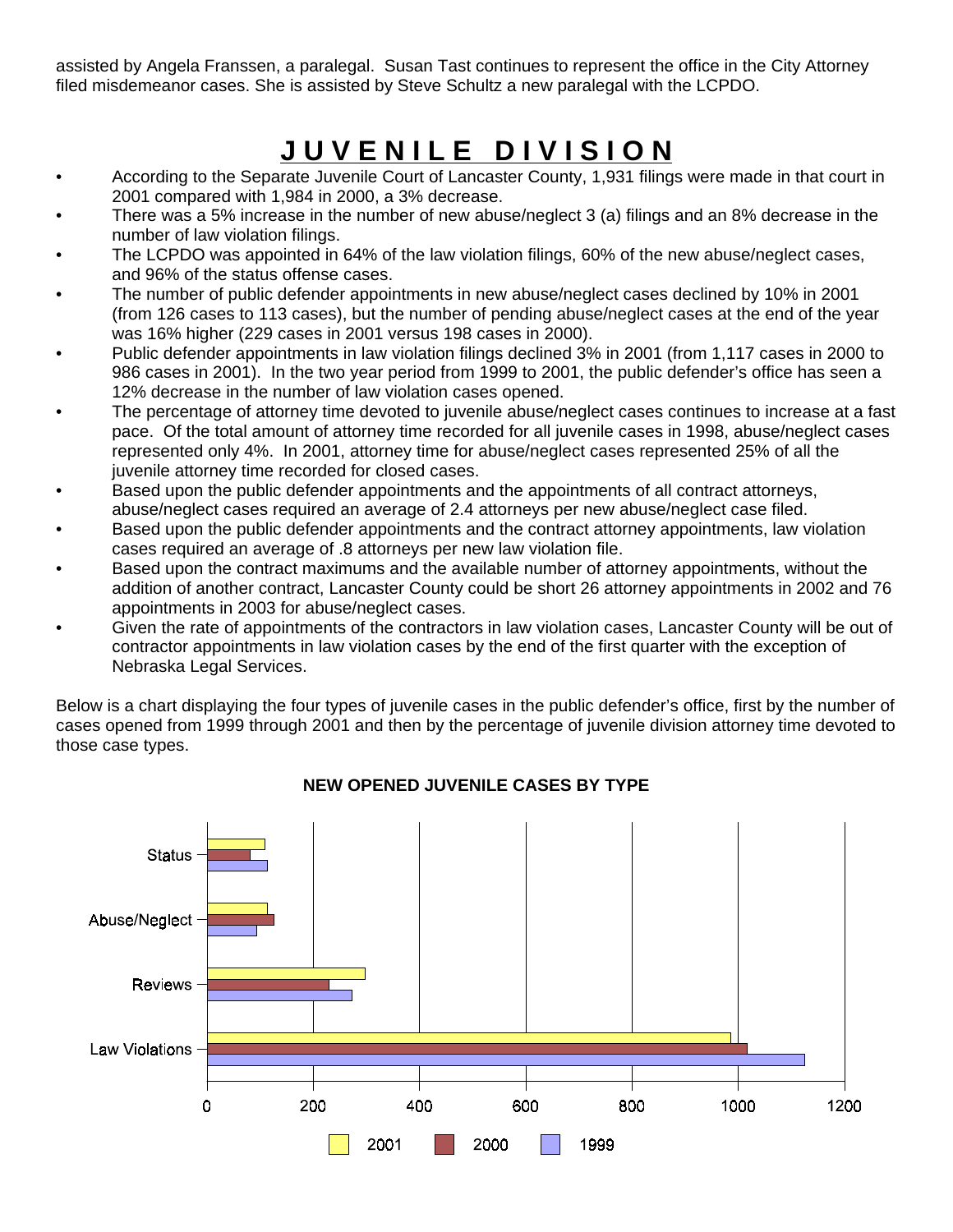

## **JUVENILE DIVISION STAFF**

Margene Timm is the supervisor of the LCPDO Juvenile Division. She was assisted in 2001 by Deputy Public Defenders Kristi Egger-Brown, Reggie Ryder and Jennifer Villebro. In late 2001, Jennifer Villebro was moved to the misdemeanor division and Andrea Snowden, a newly hired Deputy Public Defender, joined the juvenile division staff. Angelia Onuoha is the paralegal for abuse/neglect cases and Donna Garwood is the paralegal for law violation and status cases.

2001 saw the beginning of the juvenile drug court program. Margene Timm participated as a team member from the Public Defender's Office. This adds time to the juvenile division staff due to the setting of a special drug court sessions on Wednesday afternoons.

## **MENTAL HEALTH COMMITMENTS.**

The mental health commitment cases are requiring more attention by the LCPDO. This is due to a number of factors, including increased attention to the rights of the mental health commitment patients/clients by the LCPDO.

In an attempt to make the system run more efficiently, the LCPDO, the Lancaster County Attorney's Office, and representatives of the Community Mental Health Center/Crisis Center held a series of meetings in 2001 in order to establish protocols for handling these cases. Among the important protocols that were agreed upon, were more advance information provided to the LCPDO regarding the recommendations of the professional staff at the Crisis Center and more timely background information provided to the LCPDO from the Lancaster County Attorney's Office.

The number of sex offender cases, requiring substantial amounts of attorney time, increased in 2001 and will probably increase again in 2002. It is hoped that a protocol can be worked out with the State Department of Correctional Services so that advanced notice is given to Lancaster County when sex offenders are being referred to the County Attorney's office for possible mental health commitment filings. This will not only allow for more orderly and efficient preparation of the cases, it will also hopefully save bed space at the Crisis Center.

- A few important facts regarding the mental health commitment case load.
- The number of appointments of the LCPDO to mental health commitment petition cases increased by 13% in 2001 (from 406 cases to 458 cases).
- At the same time, the number of cases that were dismissed, either because the subject accepted voluntary commitment or the subject was discharged from the Crisis Center prior to a hearing, increased from 9% of the petitions filed in 2000 to 24% of the petitions filed in 2001.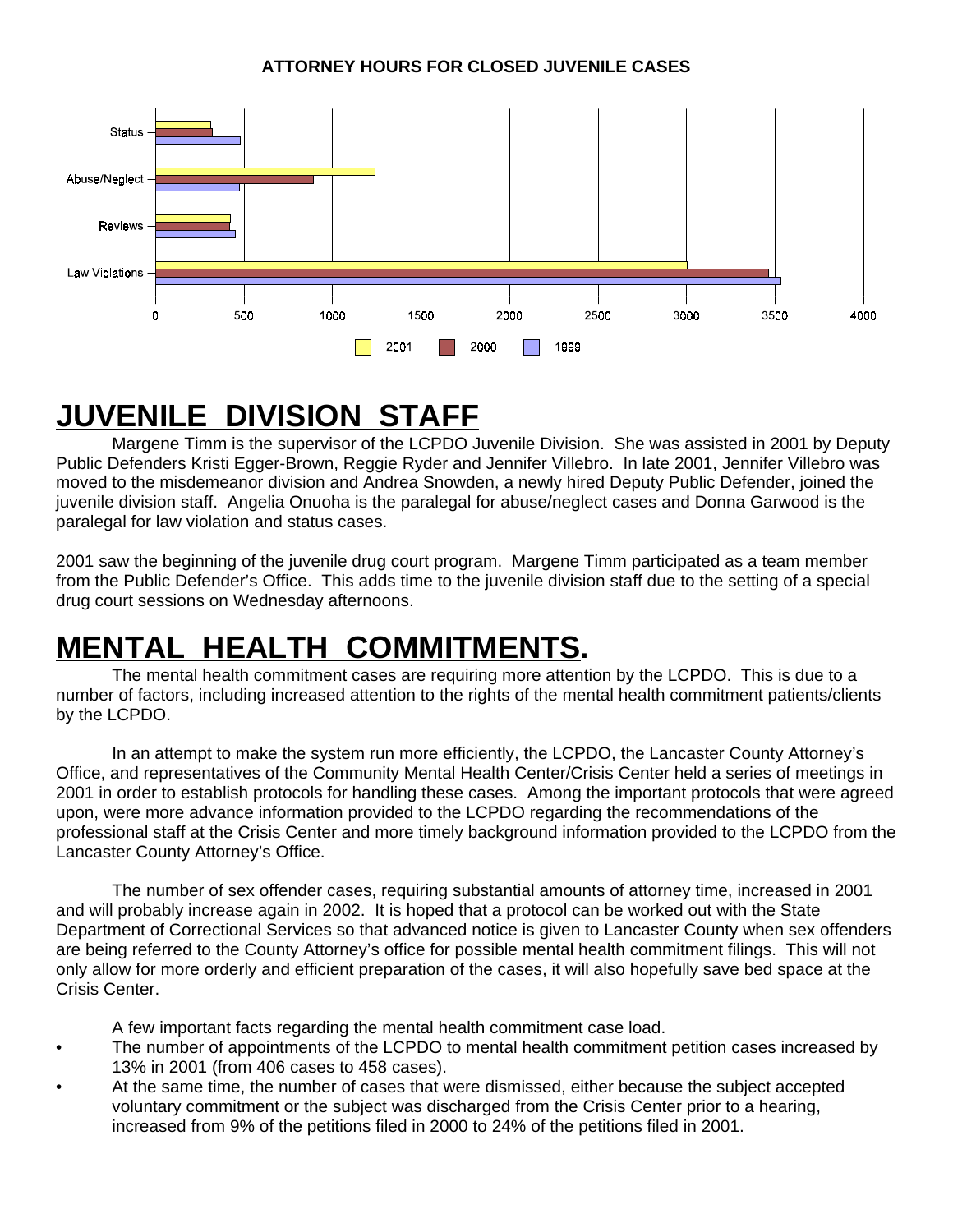## **MISCELLANEOUS CASES.**

Most of the miscellaneous cases are handled by the felony division attorneys. In 2001, the LCPDO opened 223 miscellaneous cases, including 67 felony revocation of probation matters, 88 fugitive from justice cases, 5 insanity verdict reviews, and 46 new felony drug court cases, among others.

The felony drug court began operation in 2001 and requires that a felony division attorney (and sometimes a misdemeanor division attorney) devote at least  $\frac{1}{2}$  day per week to the felony drug court.

## **Administration and support.**

Monica Ross is the Administrative Services Officer for LCPDO She is responsible for overall operational efficiency of the office. Two new staff members in administration and support joined the LCPDO in 2001. They are Vickey Cox and Marge Shepard.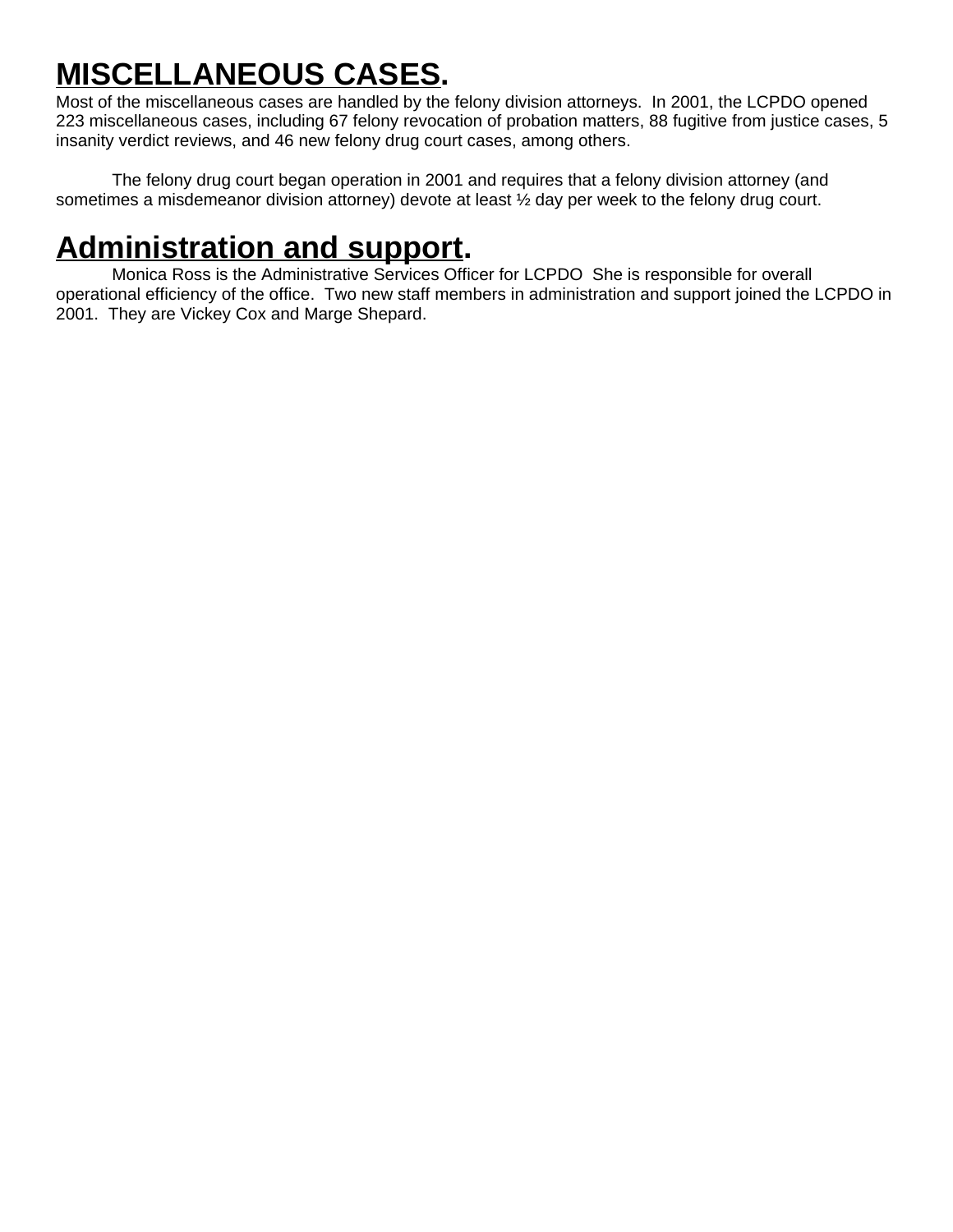## **OVERVIEW**

# Key Issues

 **FOR THE**

# Future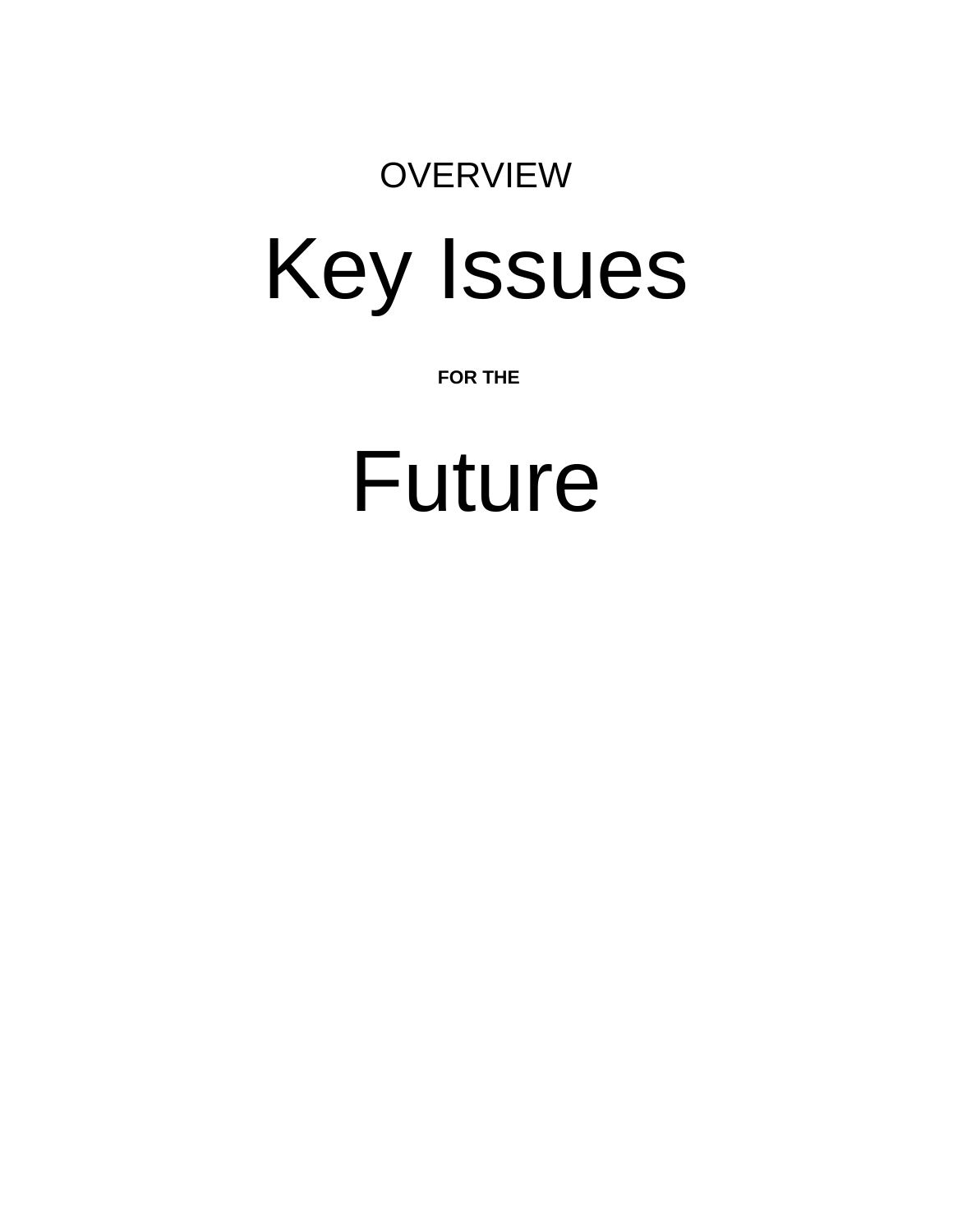## **Staffing**

The most immediate concern is to return the felony division to full staff. One of the felony attorneys was assigned to the misdemeanor division during 2001. However, given the significant increase in felony intake which continues into the year 2002, the felony attorney must be reassigned immediately. An attorney will have to be added to the misdemeanor division based not only upon the significant number of cases, but also upon scheduling concerns. If the trend in felonies and misdemeanors continue, it may be necessary to request an additional attorney for the felony division this fiscal year.

Also of importance is the paralegal staff. We are proposing to add an additional paralegal to assist with the juvenile division cases because of the significant increase in pending abuse/neglect cases. This paralegal will also assist with the mental health commitment docket so that the office has a full time staff person devoted to mental health commitment cases.

## **Standards and State Reimbursement**

The legislature has established the Nebraska Indigent Defense Standards Advisory Council. The Council is currently in the process of establishing standards for county indigent defense systems. If Lancaster County meets the standards that are set, including assigned counsel hourly rates, case load standards for public defender offices, and others, we would be eligible for reimbursement of up to 25% for our costs in felony cases.

We will need to, among other things, estimate our felony costs for FYO3 in both the LCPDO budget and the budget of County and District Courts. Based upon current FYO2 felony expenditures in those three agency budgets it appears that Lancaster County will spend approximately \$1.3M and be eligible for reimbursement of more than \$300,000.

## **Indigent Screener Evaluation**

The screener pilot project is in its second year of a three year term. It is time to begin the evaluation process so that we know whether or not the program has been successful, based upon the criteria that the advisory committee agrees upon. We will be presenting a proposed budget for the evaluation at the time of the budget hearing for the screener project. We may also request additional time before the county board preceding the budget hearing to explain the nature of the proposed evaluation.

## **Additional Juvenile Contracts**

The Lancaster County Indigent Defense Advisory Committee, nominated by the Lincoln Bar Association and appointed by the Lancaster County Board of Commissioners, will be meeting shortly to discuss whether or not to recommend adding an additional juvenile court contract in FYO3. It appears that it may become necessary based upon the fact that many of the contractors are currently reaching their maximums in law violation cases and some will reach their maximums in abuse/neglect cases, taking new cases only as cases are closed.

## **Completion of Technology Upgrade**

 FYO3 will see the second phase of the public defender's computer hardware upgrade. We will be asking for an additional 8 computers and 9 new monitors. Also, the Lexis/Nexis contract will certainly reduce our costs for on-line legal research. Finally, we hope to be moving into the development stage for the new joint County Attorney/Public Defender case management information system.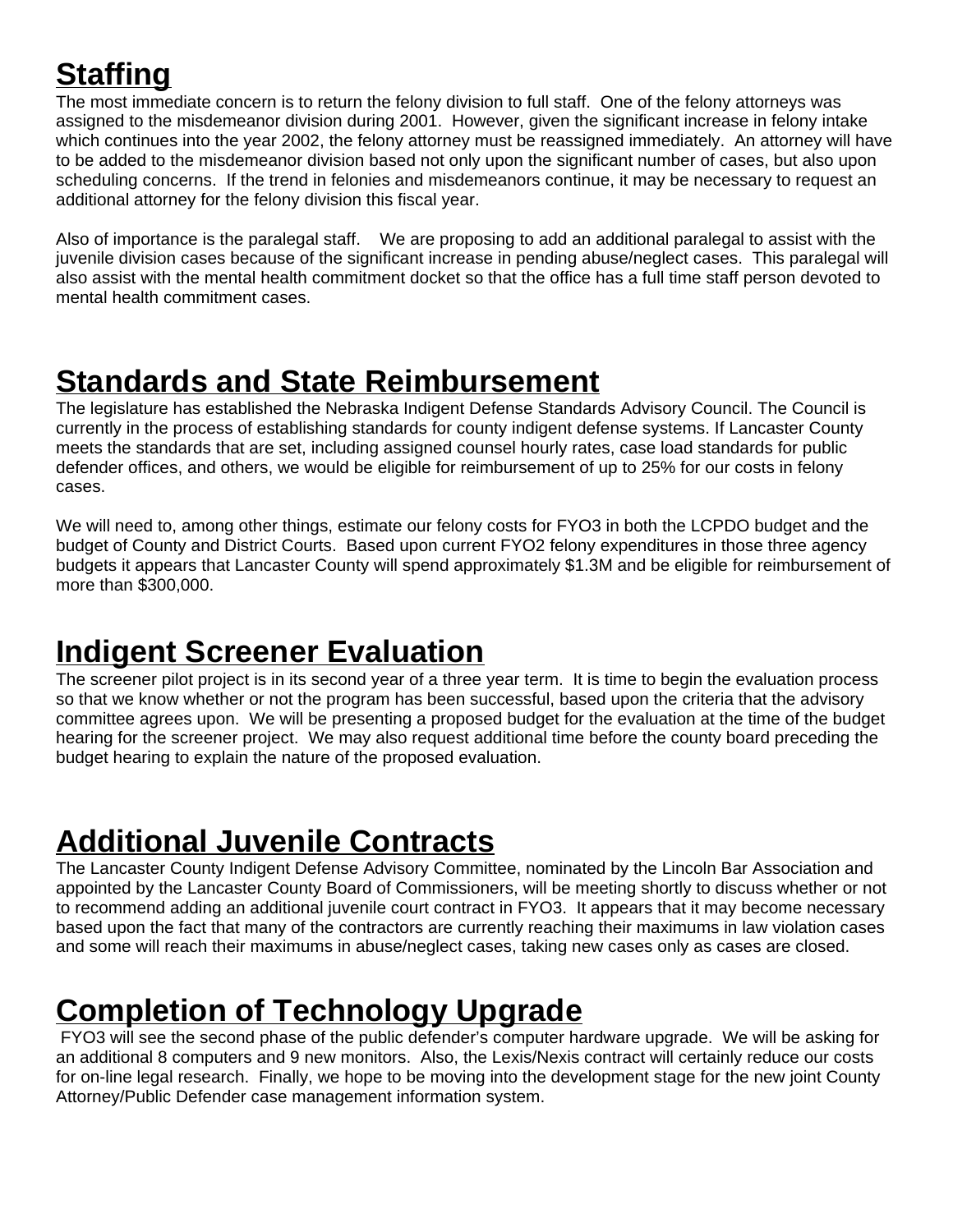#### **FELONY DIVISION**

*Scott Helvie Robert G. Hays Webb E. Bancroft Paul Cooney Shawn D. Elliott Timothy Sopinski Timothy Eppler Julie B. Hansen Joseph D. Nigro*

## 2001 PUBLIC DEFENDER STAFF

#### *Public Defender*

*Dennis R. Keefe*

University of Nebraska College of Law, 1972 Elected to Office of Public Defender, November, 1978

#### *Chief Deputy Public Defender*

*Scott P. Helvie*

University of Nebraska College of Law, 1976 Public Defender: 1976 - 1981, Lincoln County, Nebraska 1981 to present, Lancaster County, Nebraska Felony Division Team Leader

#### *Deputy Public Defenders*

*Robert G. Hays* Antioch School of Law, 1977 Started in 1984

**DIVISION** *Susan R. Tast Julie B. Hansen Jennifer K. Villebro*

**MISDEMEANOR**

#### *Joseph D. Nigro*

University of Nebraska College of Law, 1983 Started in 1983 Felony Division Team Leader

#### *Webb E. Bancroft*

University of Nebraska College of Law, 1983 Started in 1989 Felony Division

#### **JUVENILE DIVISION**

*Margene M. Timm Kristi Egger-Brown Reggie L. Ryder Andrea D. Snowden*

#### *Susan R. Tast*

University of Nebraska College of Law, 1986 Started in 1989 Misdemeanor Division

*Margene M. Timm*

University of Nebraska College of Law, 1983 Started in 1989 Juvenile Division Team Leader

*Kristi Egger Brown*

University of Nebraska College of Law, 1988 Started in 1990 Juvenile Division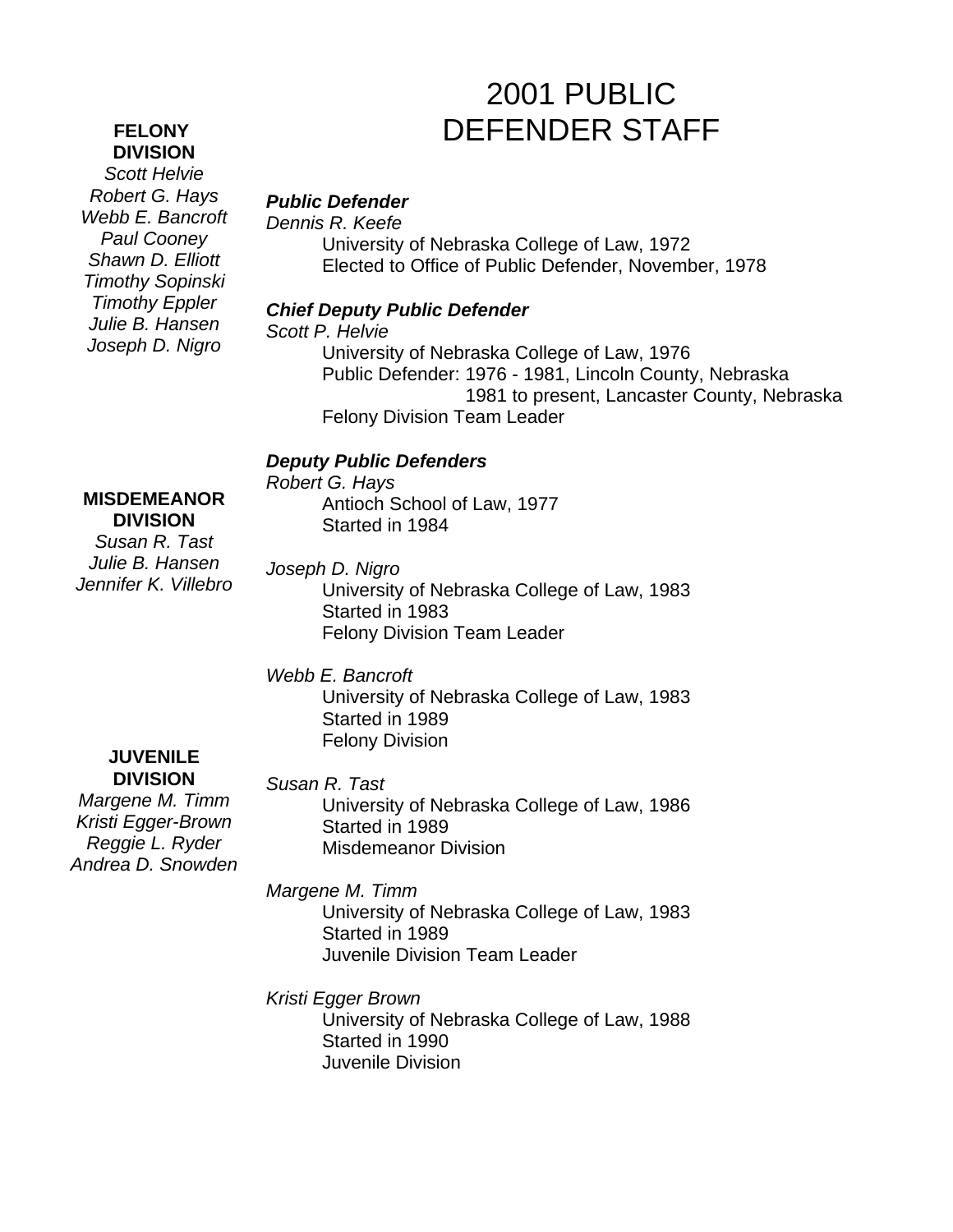*Shawn D. Elliott* University of Nebraska College of Law, 1989 Started in 1996 Felony Division

*Paul E. Cooney* University of Nebraska College of Law, 1993 Started in 1996 Felony Division

*Reggie Ryder* University of Nebraska College of Law, 1997 Started in 1998 Juvenile Division

*Julie B. Hansen* University of Nebraska College of Law, 1993 Started in 1998 Felony and Misdemeanor Divisions

*Timothy Sopinski* University of Nebraska College of Law, 1997 Started in 1999 Felony Division

*Jennifer K. Villebro* Creighton University College of Law, 1999 Started in 1999 Juvenile Division

*Timothy Eppler* University of Nebraska College of Law, 1996 Started in 1999 Felony Division

*Andrea D. Snowden* University of Kansas, 1999 Started in 2001 Juvenile Division

*Dorothy A. Walker* University of Nebraska College of Law, 1981 Started in 2001 Mental Health Division

## **S U P P O R T S T A F F**

#### **Office Manager**

Monica Ross, 1976

#### **Paralegals**

Donna Garwood, 1982 Jed Rojewski, 1996 Angelia Onuoha, 1997 Kristi Gottberg, 1999 Angela Franssen, 1999 Steven Schultz, 2001

#### **Investigator**

Joe Renteria, 1996

#### **Secretaries/Clerks**

Lori McGerr, 1983 Angela Owens, 1992 Vickey Cox, 2001

#### **Law Clerks**

Mark Bestul Matthew Graff Kellie Clifton John Jorgensen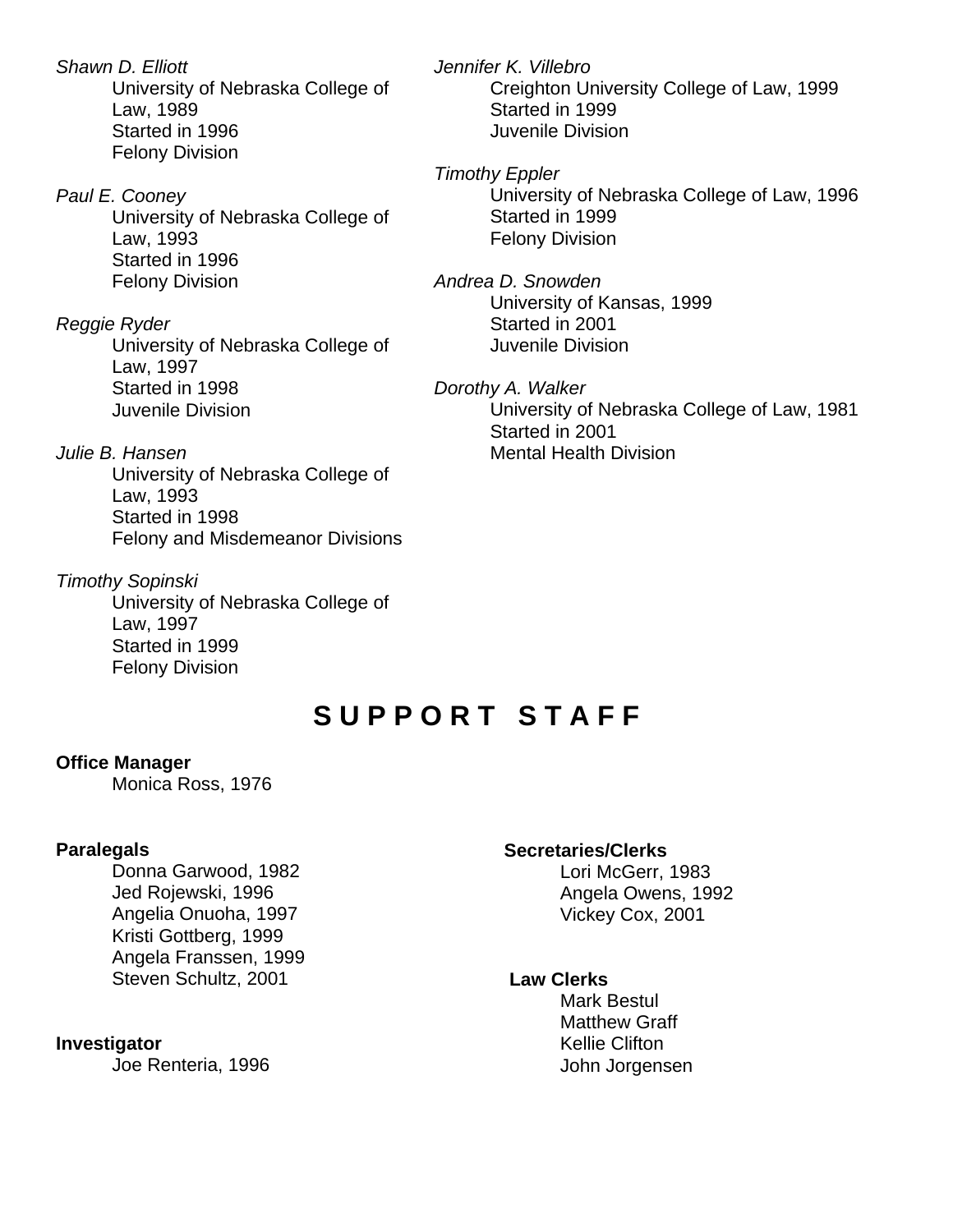## **A P P E N D I X A**

**TABLE 1** Lancaster County Public Defender's Office Open/Closed Caseload Report 2001

| <b>CASETYPE</b>      | <b>PENDING</b><br><b>START</b> | <b>OPENED</b><br>2001 | <b>CLOSED</b><br>2001 | <b>PENDING END</b><br>2001 |
|----------------------|--------------------------------|-----------------------|-----------------------|----------------------------|
| <b>Appeals</b>       | 51                             | 96                    | 106                   | 43                         |
| <b>Felonies</b>      | 300                            | 1130                  | 1028                  | 392                        |
| <b>Juveniles</b>     | 455                            | 1520                  | 1445                  | 525                        |
| <b>Major Cases</b>   | 8                              | 6                     | 8                     |                            |
| <b>Mentals</b>       | 4                              | 458                   | 458                   | 4                          |
| <b>Miscellaneous</b> | 40                             | 221                   | 193                   | 61                         |
| <b>Misdemeanors</b>  | 678                            | 3661                  | 3701                  | 640                        |
| <b>Totals</b>        | 1536                           | 7092                  | 6939                  | 1672                       |

**TABLE 2** Lancaster County Public Defender's Office Historical Comparison of Cases Opened since 1990

| <b>CASETYPE</b>                    | 1990 | 1991 | 1992 | 1993 | 1994 | 1995 | 1996 | 1997 | 1998 | 1999 | 2000 | 2001 | Chg<br>$00 - 01$ |
|------------------------------------|------|------|------|------|------|------|------|------|------|------|------|------|------------------|
| <b>Appeals</b>                     | 60   | 68   | 67   | 71   | 57   | 81   | 46   | 71   | 58   | 85   | 86   | 96   | 12%              |
| <b>Felonies</b>                    | 721  | 746  | 689  | 686  | 779  | 741  | 774  | 840  | 962  | 976  | 981  | 1130 | 15%              |
| <b>Juveniles</b>                   | 559  | 605  | 636  | 695  | 819  | 792  | 931  | 1288 | 1484 | 1605 | 1453 | 1520 | 5%               |
| <b>Major Cases</b>                 | 7    | 8    | 8    | 9    | 10   | 6    | 6    | 9    | 16   | 13   | 9    | 6    | $-33%$           |
| <b>Mental</b><br><b>Commitment</b> | 352  | 298  | 266  | 75   | 254  | 322  | 270  | 324  | 379  | 391  | 406  | 458  | 13%              |
| <b>Miscellaneous</b>               | 127  | 136  | 186  | 148  | 120  | 109  | 115  | 118  | 151  | 134  | 152  | 221  | 45%              |
| <b>Misdemeanors</b>                | 2549 | 2755 | 2133 | 2579 | 2225 | 2096 | 2560 | 2646 | 3148 | 3438 | 3306 | 3661 | 11%              |
| <b>Totals</b>                      | 4375 | 4616 | 3985 | 4263 | 4264 | 4147 | 4702 | 5296 | 6198 | 6642 | 6393 | 7092 | 11%              |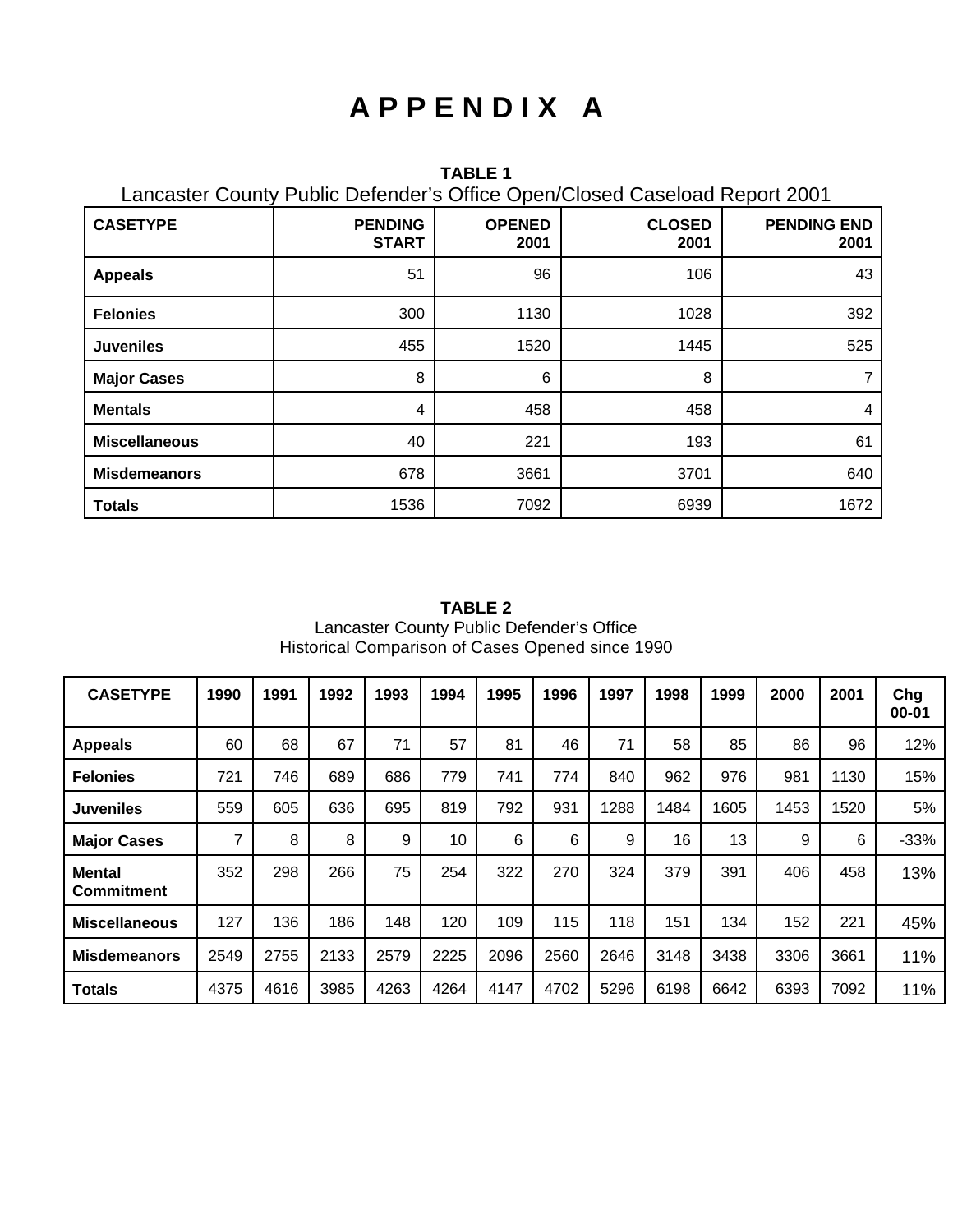## **A P P E N D I X B**

#### REPORT ID B117 LANCASTER COUNTY EXPENSE BUDGET ADOPTED

|                                                                                                      |                           |                           | **** FUND<br>**** AGENCY:<br>**** MGR: | General Fund<br><b>Public Defender</b><br>Dennis Keefe | 011<br>625                   |                             |
|------------------------------------------------------------------------------------------------------|---------------------------|---------------------------|----------------------------------------|--------------------------------------------------------|------------------------------|-----------------------------|
|                                                                                                      | <b>ACTUAL EXPENDITURE</b> |                           | <b>BUDGET</b>                          | <b>ACTUAL</b>                                          |                              |                             |
| <b>OBJECT DESCRIPTION</b>                                                                            |                           | 1999 TO 1999 1999 TO 2000 | 2000 TO 2001                           | 2000 TO 2001                                           | <b>PROPOSED</b><br>2001-2002 | <b>ADOPTED</b><br>2001-2002 |
| <b>1051 OFFICIAL'S SALARY</b>                                                                        | 81,777                    | 86,861                    | 87,210                                 | 89,143                                                 | 90,438                       | 90,438                      |
| <b>1052 DEPUTY'S SALARY</b>                                                                          | 85,004                    | 88,081                    | 87,895                                 | 90,099                                                 | 90,970                       | 90,970                      |
| <b>1053 REGULAR SALARIES</b><br><b>1101 FICA CONTRIBUTIONS</b>                                       | 1,015,433<br>86,900       | 1,108,836<br>92,864       | 1,155,881<br>100,412                   | 1,163,310<br>97,647                                    | 1,211,761<br>106,877         | 1,211,761<br>106,877        |
| <b>1102 RETIREMENT CONTRIBUTIONS</b>                                                                 | 80,007                    | 85,338                    | 95,410                                 | 95,268                                                 | 103,121                      | 103,121                     |
| <b>1103 GROUP INSURANCE</b><br><b>1106 OTHER EMPLOYEE BENEFITS</b>                                   | 87,093<br>0               | 105,179<br>200            | 130,684<br>600                         | 139,063<br>50                                          | 168,323<br>0                 | 168,323<br>0                |
| 1107 GROUP DENTAL INSURANCE                                                                          | 4,303                     | 5,112                     | 6,036                                  | 7,928                                                  |                              | 10,200                      |
| <b>1108 LONG TERM DISABILITY</b>                                                                     | 4,367                     | 2,874                     | 4,973                                  | 4,799                                                  | 10,200<br>5,100              | 5,100                       |
| 1109 POST EMPLOYMENT HEALTH PROGRAM                                                                  | 4,857                     | 12,154                    | 13,491                                 | 23,540                                                 | 26,449                       | 26,449                      |
| <b>OBJECT CATEGORY: 10 PERS SERV</b>                                                                 | 1,449,741                 | 1,587,499                 | 1,685,592                              | 1,710,847                                              | 1,813,247                    | 1,813,247                   |
| <b>2051 OFFICE SUPPLIES</b>                                                                          | 14,114                    | 14,222                    | 14,000                                 | 11,556                                                 | 14,000                       | 14,000                      |
| <b>OBJECT CATEGORY: 20 SUPPLIES</b>                                                                  | 14,114                    | 14,222                    | 14,000                                 | 11,556                                                 | 14,000                       | 14,000                      |
| <b>2052 LEGAL SERVICES</b>                                                                           | 35                        | 0                         | 0                                      | 0                                                      | 0                            | 0                           |
| <b>3053 DATA PROCESSING SERVICE</b>                                                                  | 74,465                    | 82,302                    | 83,600                                 | 68,082                                                 | 83,600                       | 83,600                      |
| <b>3057 CONSULTING SERVICES</b>                                                                      | 43,448                    | 51,106                    | 20,500                                 | 5,969                                                  | 15,000                       | 15,000                      |
| <b>3062 EQUIP MAINTENANCE AGREEMENTS</b>                                                             | 3,514                     | 1,977                     | 0                                      | 0                                                      | $\mathbf 0$                  | 0                           |
| 3069 PSYCHOLOGIST/PSYCHIATRIST<br>3078 COMPUTER SOFTWARE MAINT/LIC<br><b>3091 TEMPORARY SERVICES</b> | 0<br>0<br>504             | 0<br>0<br>$\Omega$        | 15,000<br>1,700<br>0                   | 4,021<br>0<br>0                                        | 20,000<br>0<br>$\mathbf 0$   | 20,000<br>0<br>0            |
| <b>3201 MEALS</b>                                                                                    | 823                       | 399                       | 1,100                                  | 1,331                                                  | 1,200                        | 1,200                       |
| <b>3202 LODGING</b>                                                                                  | 2,756                     | 1,473                     | 2,800                                  | 2,890                                                  | 3,100                        | 3,100                       |
| <b>3203 FARES</b><br>3204 MILEAGE                                                                    | 2,110<br>3,537            | 2,102<br>3,680            | 3,000<br>3,000                         | 1,815<br>2,903                                         | 3,000<br>3,000               | 3,000<br>3,000              |
| 3205 PARKING & TOLLS                                                                                 | 0                         | 0                         | 0                                      | 179                                                    | 125                          | 125                         |
| <b>3206 VEHICLE RENTAL</b>                                                                           | 0                         | 42                        | 500                                    | 404                                                    | 500                          | 500                         |
| 3251 POSTAGE                                                                                         | 3,181                     | 3,341                     | 3,700                                  | 3,789                                                  | 4,000                        | 4,000                       |
| 3252 TELEPHONE LOCAL                                                                                 | 17,541                    | 17,900                    | 17,328                                 | 15,475                                                 | 18,200                       | 18,200                      |
| <b>3253 TELEPHONE LONG DISTANCE</b>                                                                  | 1,541                     | 1,360                     | 1,900                                  | 1,009                                                  | 1,700                        | 1,700                       |
| 3301 PRINTING<br>3302 PHOTOCOPYING                                                                   | 27,596<br>84              | 35,096<br>0               | 1,000<br>9,500                         | 1,534<br>14,283                                        | 1,600<br>14,400              | 1,600<br>14,400             |
| <b>3304 ADVERTISING</b>                                                                              | 207                       | 760                       | 1,000                                  | 224                                                    | 750                          | 750                         |
| <b>3305 FILM PROCESSING</b>                                                                          | 30                        | 0                         | 0                                      | 639                                                    | 200                          | 200                         |
| <b>3306 LEGAL PUBLISHING</b>                                                                         | 2,616                     | 2,809                     | 0                                      | 0                                                      | 0                            | $\overline{0}$              |
| 3402 WITNESS FEES                                                                                    | 260                       | 376                       | 500                                    | 155                                                    | 400                          | 400                         |
| 3403 COURT COSTS                                                                                     | 297                       | 414                       | 500                                    | 211                                                    | 500                          | 500                         |
| 3434 MEMBERSHIP & DUES                                                                               | 8,369                     | 9,194                     | 9,014                                  | 10,392                                                 | 10,159                       | 10,159                      |
| <b>3405 BOOKS &amp; SUBSCRIPTIONS</b>                                                                | 8,829                     | 7,269                     | 8,000                                  | 8,339                                                  | 8,320                        | 8,320                       |
| <b>3406 ENROLLMENT FEES &amp; TUITION</b>                                                            | 4,215                     | 7,052                     | 4,400                                  | 5,276                                                  | 4,500                        | 4,500                       |
| <b>3408 OTHER FEES &amp; SERVICES</b>                                                                | 148,300                   | 192,328                   | 0                                      | 0                                                      | 0                            | 0                           |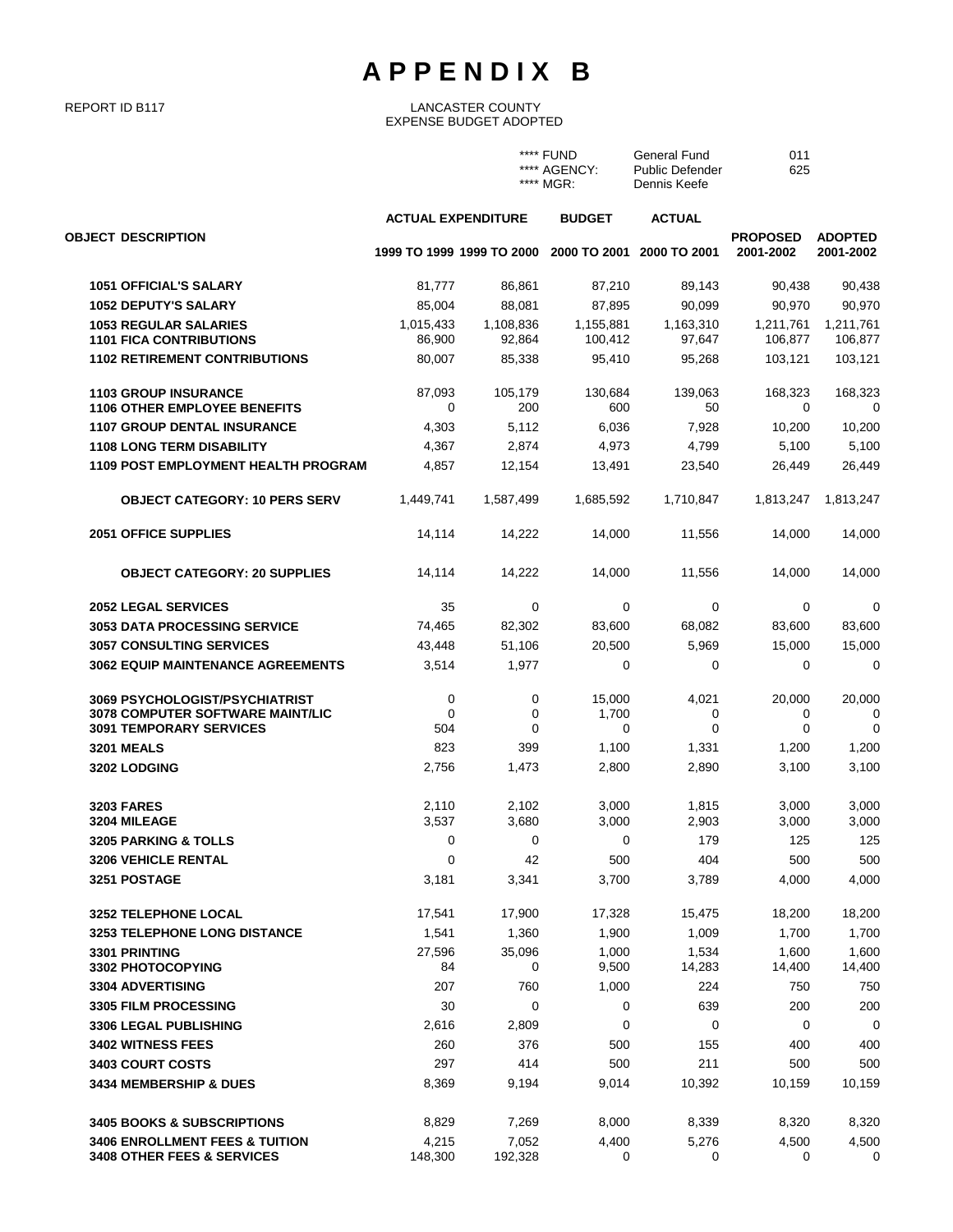| <b>3412 OTHER MISC FEES &amp; SERVICES</b><br><b>3424 INTERPRETER</b>   | 0<br>0     | 0<br>$\mathbf 0$ | 37,000<br>10,000 | 26,846<br>10,125 | 35,000<br>10,000 | 35,000<br>10,000 |
|-------------------------------------------------------------------------|------------|------------------|------------------|------------------|------------------|------------------|
| <b>3452 LIABILITY INSURANCE</b>                                         | 6,524      | 6,375            | 6,500            | 6,375            | 6,500            | 6,500            |
| <b>3455 OFFICIAL'S BONDS</b>                                            | 530        | 450              | 500              | 0                | 0                | 0                |
| <b>3456 EMPLOYEE'S BONDS</b>                                            | 0          | 0                | 0                | 480              | 500              | 500              |
| <b>3553 OFFICE EQUIPMENT R &amp; M</b>                                  | 165        | 868              | 1,000            | 29               | 900              | 900              |
| <b>3604 RENT BUILDING</b>                                               | 51,155     | 50,302           | 50,159           | 50,159           | 55,303           | 55,303           |
| <b>OBJECT CATEGORY: 30 OTH SER CHAR</b>                                 | 412,632    | 478,975          | 293,201          | 242,943          | 302,457          | 302,457          |
| <b>4102 REPAIR/IMPROVEMENT TO BLDGS</b><br><b>4202 OFFICE EQUIPMENT</b> | 0          | $\Omega$         | $\Omega$         | 0<br>513         | $\Omega$         | 0                |
| <b>4212 COMMUNICATION EQUIPMENT</b>                                     | 3,884<br>0 | 7,467<br>0       | 1,800<br>0       | 155              | 1,000<br>400     | 1,00<br>400      |
| <b>4216 FURNITURE &amp; FIXTURES</b>                                    | 0          | 0                | 0                | 649              | 1,300            | 1,300            |
| <b>OBJECT CATEGORY: 40 CPTL OUTLAY</b>                                  | 3,884      | 7,467            | 1,800            | 1,317            | 2,700            | 2,700            |
| <b>TOTAL FOR AGENCY: 625</b>                                            | 1,880,371  | 2,088,163        | 1,991,593        | 1,966,663        | 2,132,404        | 2,132,404        |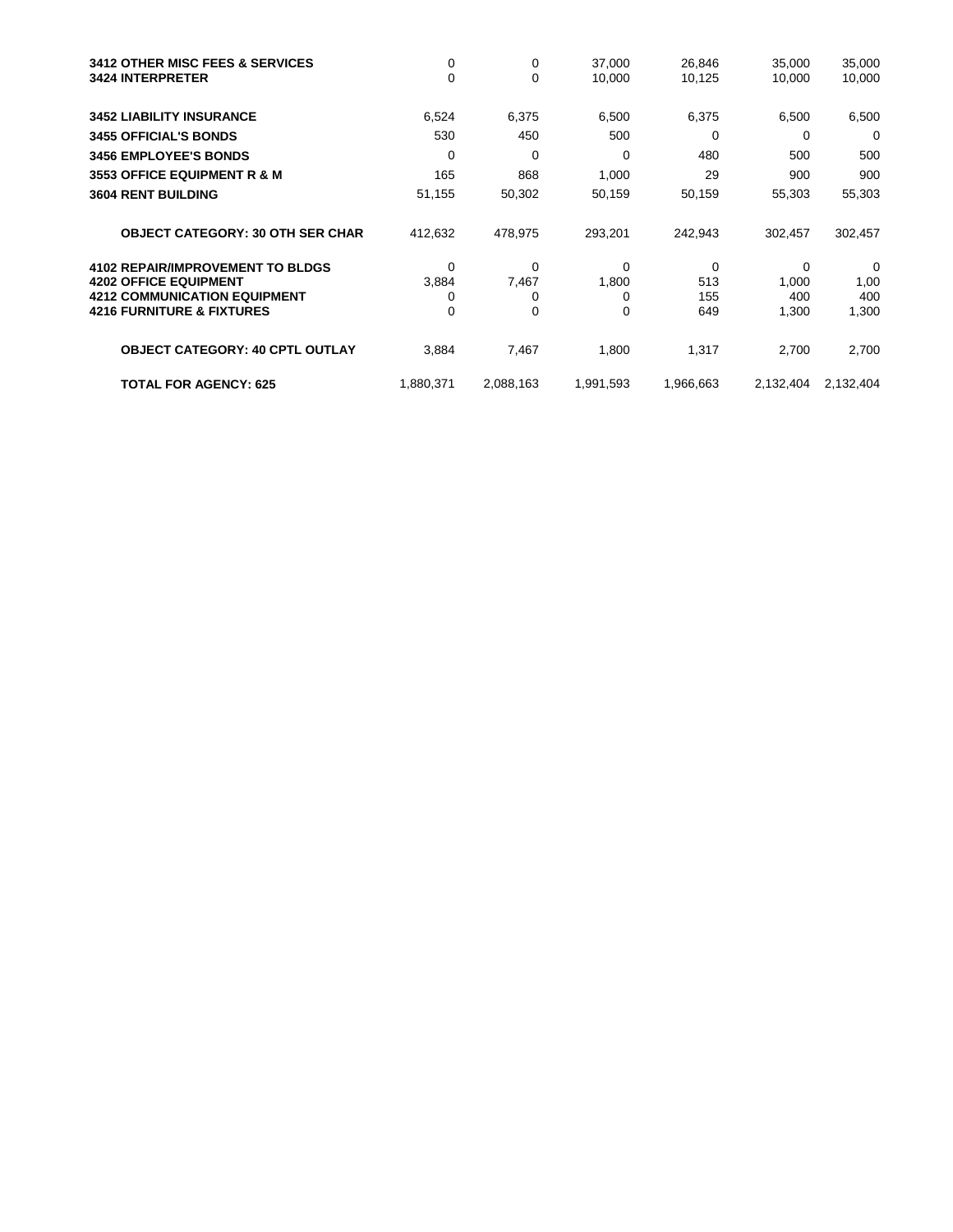## **A P P E N D I X C**

### *Constitutional & Statutory Background for Office of the Public Defender*

In all criminal prosecutions, the accused shall enjoy the right . . . to have the assistance of counsel for his defense.

#### **Sixth Amendment Constitution of the United States**

In all criminal prosecutions the accused shall have the right to appear and defend in person or by counsel …

#### **Article 1, Section 11 Constitution of the State of Nebraska**

(1) There is hereby created the office of public defender in counties that have or that attain a population in excess of one hundred thousand inhabitants and in other counties upon approval by the county board. The public defender shall be elected as provided in the Election Act.

(2) The public defender shall be a lawyer licensed to practice law in this state. He or she shall take office after election and qualification at the same time that other county officers take office, except that upon the creation of such office in any county, a qualified person may be appointed by the county board to serve as public defender until such office can be filled by an election in accordance with 32-523.

(3) In counties having a population of more than one hundred seventy thousand inhabitants, the public

defender shall devote his or her full time to the legal work of the office of the public defender and shall not engage in the private practice of law. All assistant public defenders in such counties shall devote their full time to the legal work of such office of the public defender an shall not engage in the private practice of law so long as each assistant Public Defender shall receive the same annual salary as each deputy county attorney of comparable ability and experience shall receive in such counties.

(4) No public defender or assistant public defender shall solicit or accept any fee for representing a criminal defendant in a prosecution in which the public defender or assistant is already acting as the defendant's court-appointed counsel.

(5) A public defender elected after November 1986 need not be a resident of the county when he or she files for election as public defender, but a public defender shall reside in the county in which he or she holds office, except that in counties with a population of one hundred thousand or less inhabitants, the public defender shall not be required to reside in the county in which he or she holds office.